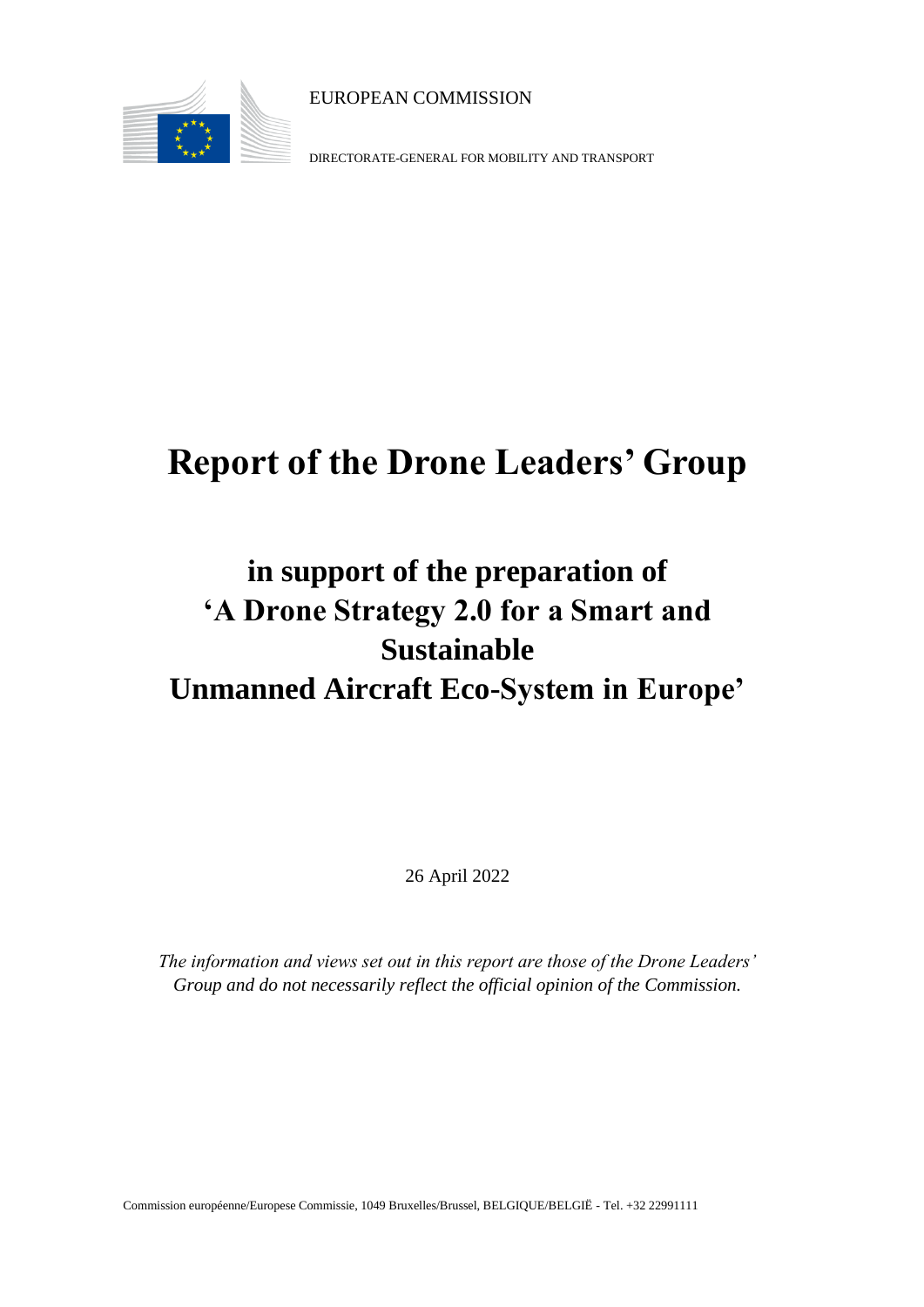### **Table of Contents**

| 1.             |                                                                                        |  |  |
|----------------|----------------------------------------------------------------------------------------|--|--|
| 2.             |                                                                                        |  |  |
| 3.             |                                                                                        |  |  |
| 4.             |                                                                                        |  |  |
| 5.             |                                                                                        |  |  |
| 6.             |                                                                                        |  |  |
| 6.1.           |                                                                                        |  |  |
| 6.2.           |                                                                                        |  |  |
| 6.3.           | Technology building blocks, including harmonisation and standardisation, and Civil-    |  |  |
| 6.4.           |                                                                                        |  |  |
| 6.5.           | Developing airspace capabilities (U-space development and integration with Air Traffic |  |  |
| 6.6.           | Developing Urban Air Mobility and Regional Air Mobility; including ground              |  |  |
| 6.7.           |                                                                                        |  |  |
| 6.8.           |                                                                                        |  |  |
| 7.             |                                                                                        |  |  |
| <b>Annex A</b> |                                                                                        |  |  |
| <b>Annex B</b> |                                                                                        |  |  |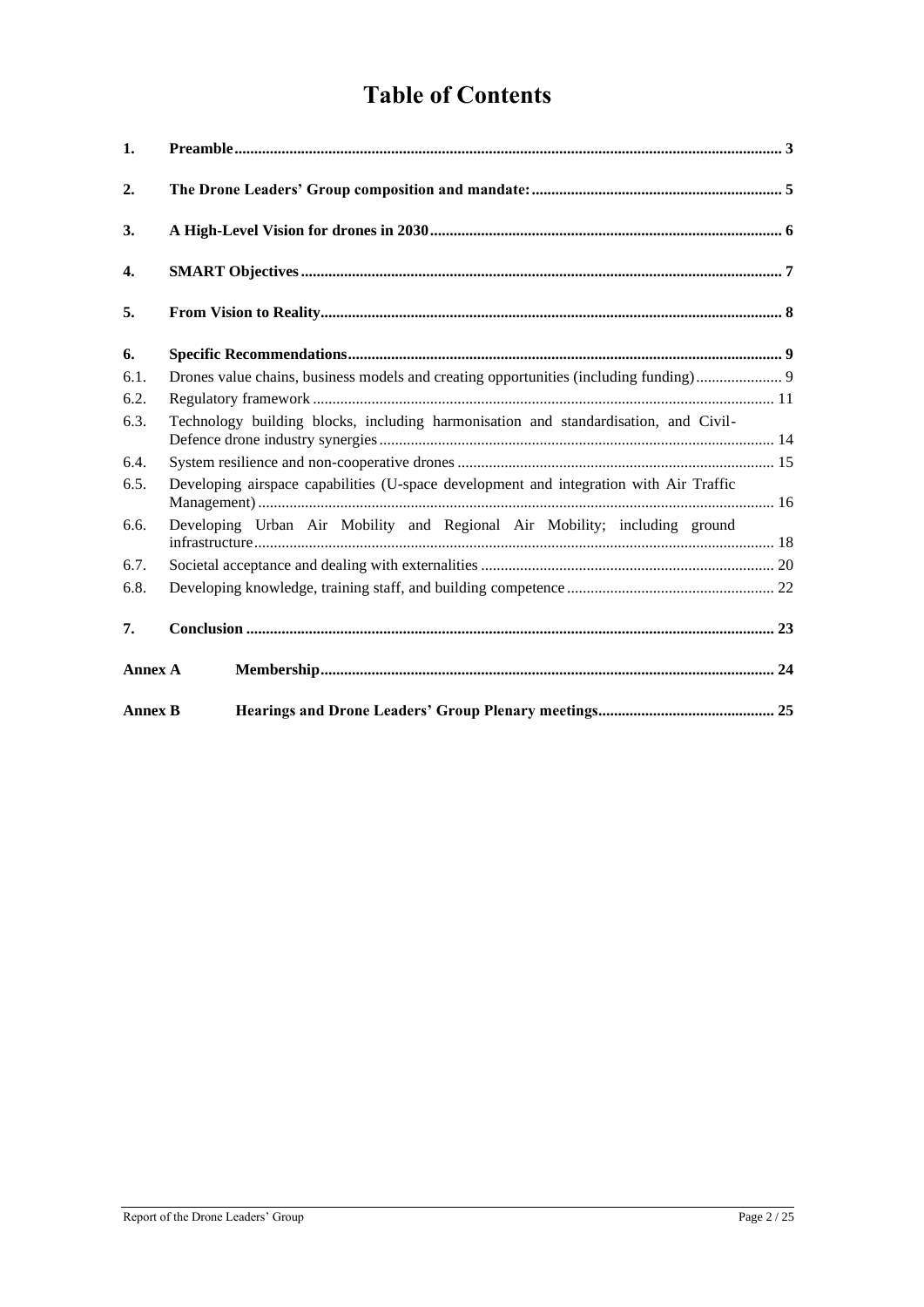#### <span id="page-2-0"></span>**1. PREAMBLE**

Europe has the ambition to lead the transition to a healthy planet and a new digital world. Two objectives deserve to be highlighted in this respect: first, the EU has set itself the clear climate objective of **becoming the first carbon-neutral continent by 2050**. Secondly, **the digitalisation of the economy** in order to strengthen its competitiveness and to empower people with a new generation of technologies. Achieving these twin goals will depend on the transport sector entirely playing its part, including the emerging drone sector. These two priorities are embedded in the Commission's Sustainable and Smart Mobility Strategy<sup>1</sup> adopted in December 2020. In addition, the European Commission has shown its willingness **to reinforce the EU's role as a geopolitical actor**, a position clearly endorsed by the Strategic Compass adopted in March 2022, with a clear objective to build a stronger and more capable EU in security and defence.

In the wake of the Sustainable and Smart Mobility Strategy, the Commission announced **the preparation of 'A Drone Strategy 2.0 for a smart and sustainable unmanned aircraft eco-system in Europe'** to be adopted by the end of 2022. This Drone Strategy should contribute to the objectives set out in the Strategy, but also to the 'Action plan on synergies between civil, defence and space industries<sup>2</sup> which was adopted in February 2020, and which includes a '**EU Drones Technologies Flagship**' **project.**

The drone services market is constantly increasing in terms of companies and volume of operations. However, large segments of the market are not yet mature and there are several conditions that still need to be addressed for drone applications to be fully operational, safe and competitive.

**Unmanned Aircraft Systems** have been actively used in the defence sector for the last 30 years, but the European military market for drones remains less mature than in other continents, whilst the key contribution of military drones to future European Strategic autonomy is widely recognised.

On the civilian side, **Innovative Aerial Services (IAS)**<sup>3</sup> are quickly developing. They include aerial operations (surveillance, inspection, imaging, …), as well as a whole new emerging market called **Innovative Air Mobility (IAM)<sup>4</sup>** (international, regional and

<sup>&</sup>lt;sup>1</sup> Communication for a "Sustainable and Smart Mobility Strategy – putting European transport on track for the future", adopted in December 2020 including drone initiatives under flagship 7 (Innovation, data and artificial intelligence for smarter mobility).

<sup>&</sup>lt;sup>2</sup> Communication for an "Action Plan on synergies between civil, defence and space industries", adopted in February 2021 including a "Drones Technologies" Flagship.

<sup>3</sup> According to EASA, IAS correspond to the set of operations and/or services that are of benefit to citizens and to the aviation market and that are enabled by new airborne technologies – the operations and/or services include both the transportation of passengers and/or cargo and aerial operations (e.g. surveillance, inspections, mapping, telecommunication networking).

<sup>4</sup> The concept of Innovative Air Mobility ('IAM') is to accommodate operations with novel aircraft designs (that do not automatically fall under one of the known categories, but which have VTOL capabilities for take-off and landing, specific (distributed) propulsion features, can be operated in unmanned configuration, etc.), that are conceived to offer a new air mobility of people and cargo, in particular in congested (urban) areas, based on an integrated air and ground-based infrastructure. IAM describes a diverse array of aircraft types (such as manned and unmanned), whose designs are enabled by ongoing innovations particularly in the areas of hybrid and electrification of propulsion systems, energy storage, lightweight materials, digitalisation and automation. These innovations have made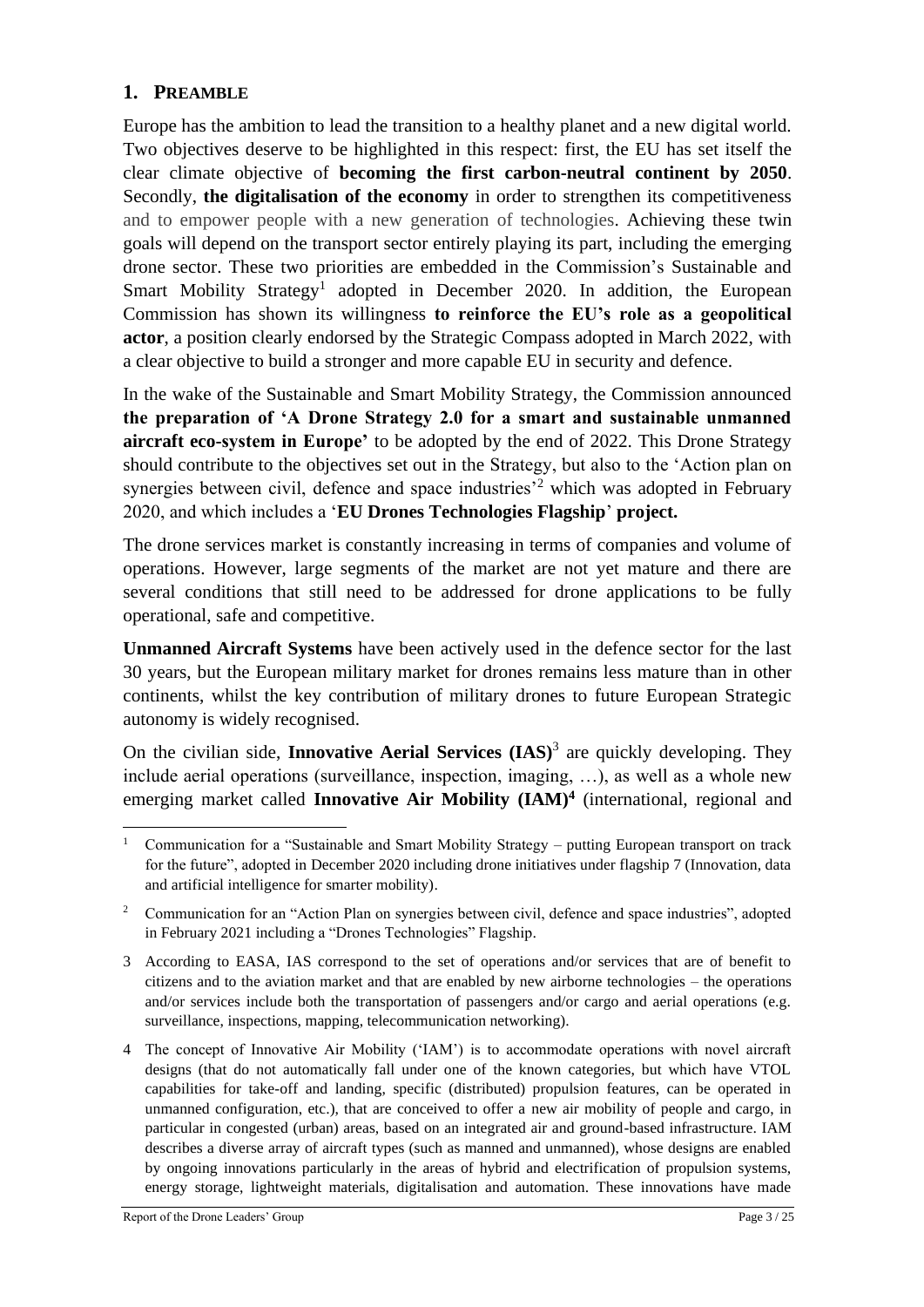urban air mobility). These new vehicles represent a major development for the transport of freight and people, particularly within or out of urban environments that can contribute to reduce emissions and increase road safety, while providing new services to all communities.



*Figure 1 Innovative Aerial Services*

For further reference in the following text, the term 'drones' will be used to cover all vehicles involved in Innovative Aerial Services including manned eVTOL, as well as Unmanned Aircraft Systems used in the defence sector.

The EU legislator, the Commission, the European Union Aviation Safety Agency (EASA) and the Member States all have an institutional responsibility to safeguard the safety, security and efficiency of drone operations. Developing new EU wide rules for drones is all the more important as there were very few regulatory frameworks in place in the EU Member States, as well as at the global level. Unlike in other sectors, where **the EU regulatory harmonisation process** started after the adoption at national level of sometimes longstanding and diverging regulations, here, it has been possible to start from the outset with a truly common set of rules. This is a quite unique opportunity that cannot be missed.

The EU is playing a key role in developing the right drone regulatory framework for its 27 Member States to unleash the development of this promising sector. DG MOVE has worked intensively since 2014 on building the foundations of a comprehensive EU policy in the field of drones. A first Communication setting out the foundations of this policy was adopted in 2014<sup>5</sup> , followed by several major steps, such as the '**Aviation strategy**  for Europe' of 2015<sup>6</sup> and several landmark Declarations endorsed at High Level drone conferences held in Riga, Warsaw, Helsinki, and Amsterdam<sup>7</sup>.

There have been many significant technological, regulatory, and commercial developments during this period. The action plan contained in the 2015 Aviation Strategy has been largely completed and now it is time to chart an updated course for the EU

possible an array of novel designs spanning multi-rotor, tilt wing, tilt-rotor, powered wing, offering short take-off and landing (STOL) through to vertical take-off and landing (VTOL) capabilities.

<sup>&</sup>lt;sup>5</sup> Communication for "A new era for aviation Opening the aviation market to the civil use of remotely piloted aircraft systems in a safe and sustainable manner" (2014)

<sup>6</sup> Communication for "an Aviation Strategy for Europe" (2015)

<sup>7</sup> High Level Drone Conferences in Riga (2015), Warsaw (2016), Helsinki (2017), Amsterdam (2018, 2019)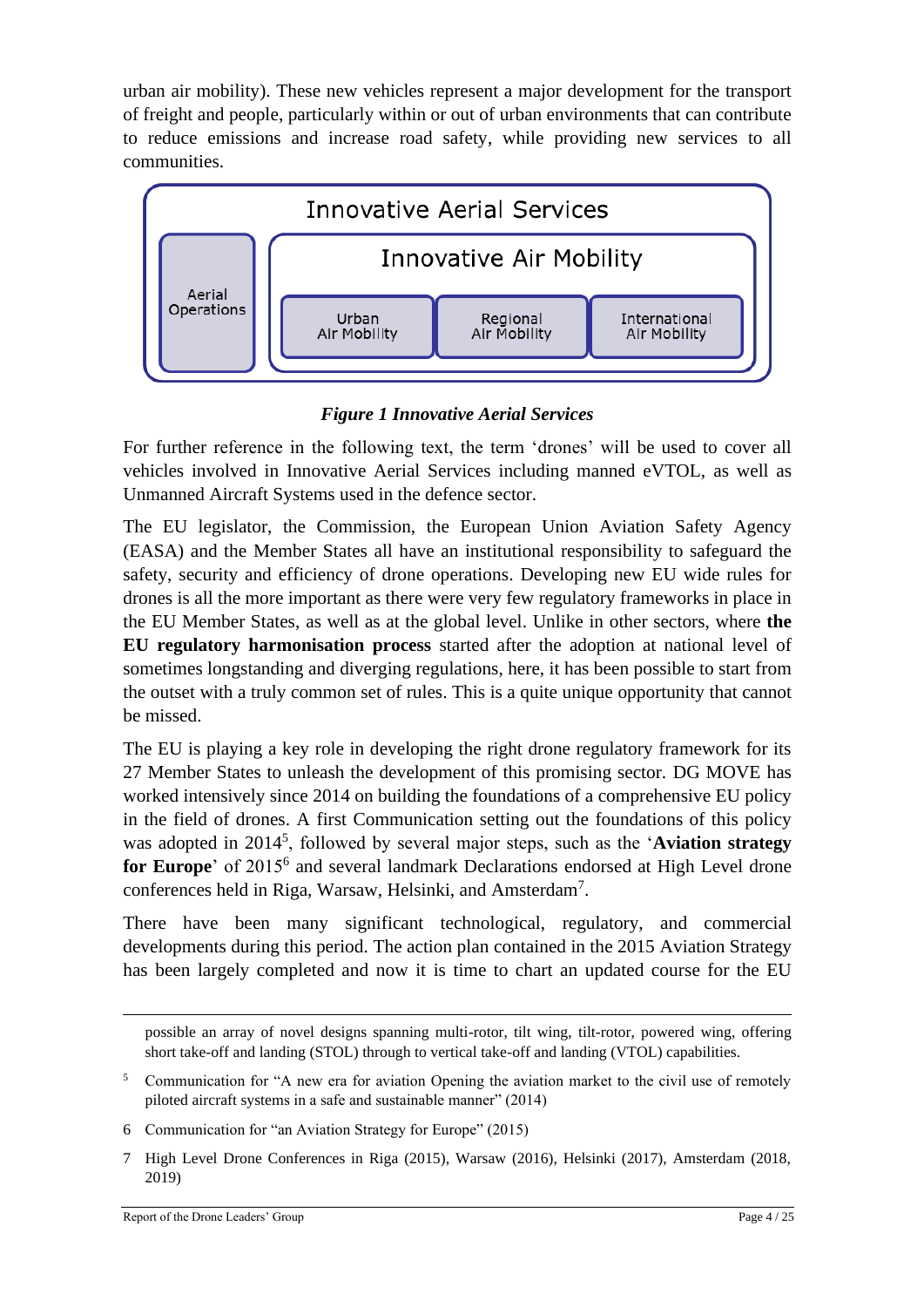policy on drones. Building on these achievements and in line with the Sustainable and Smart Mobility Strategy, the Commission wants to renew its strategic vision for the development of the drone sector in a new Drone Strategy 2.0. Greening mobility is the new licence for the transport sector to grow, and drones have a role to play here.

The Drone Strategy 2.0 should set out a **High-Level Vision** and an ambitious pathway, with concrete **objectives**, for the development of civil and defence drone platforms and services, in order to place Europe at a competitive world level.

#### <span id="page-4-0"></span>**2. THE DRONE LEADERS' GROUP COMPOSITION AND MANDATE:**

In addition to DG MOVE's regular channels of consultations, such as the Drone Informal Experts Group, it was considered useful that the Commission should be assisted by a Group which could give a high-level steer to the development of the Drone Strategy 2.0 and provide recommendations for its drafting.

The Drone Leaders' Group ('the Group') was set up in September 2021 (see composition in annex 8.a) and held four plenary meetings between 20 October 2021 and 26 April 2022. Three hearings were organised in February-March 2022, to which the members of the Informal Drone Experts Group were invited (see timetable in annex 8.b).

These **three hearings** respectively addressed the following topics:

- Urban Air Mobility (cargo/passengers) and U-space
- Enhancing UAS services including the SME dimension
- Developing Military/Civil synergies and technology building blocks

Each of these hearings was chaired by two members of the Group and the conclusions of these hearings were presented to a plenary meeting of the Group and largely supported by its members. These conclusions are integrated in this final report.

Based on this work, the Group formulates the following Report, consisting of a high-Level vision and recommendations to assist the European Commission in the drafting of the Drone Strategy 2.0.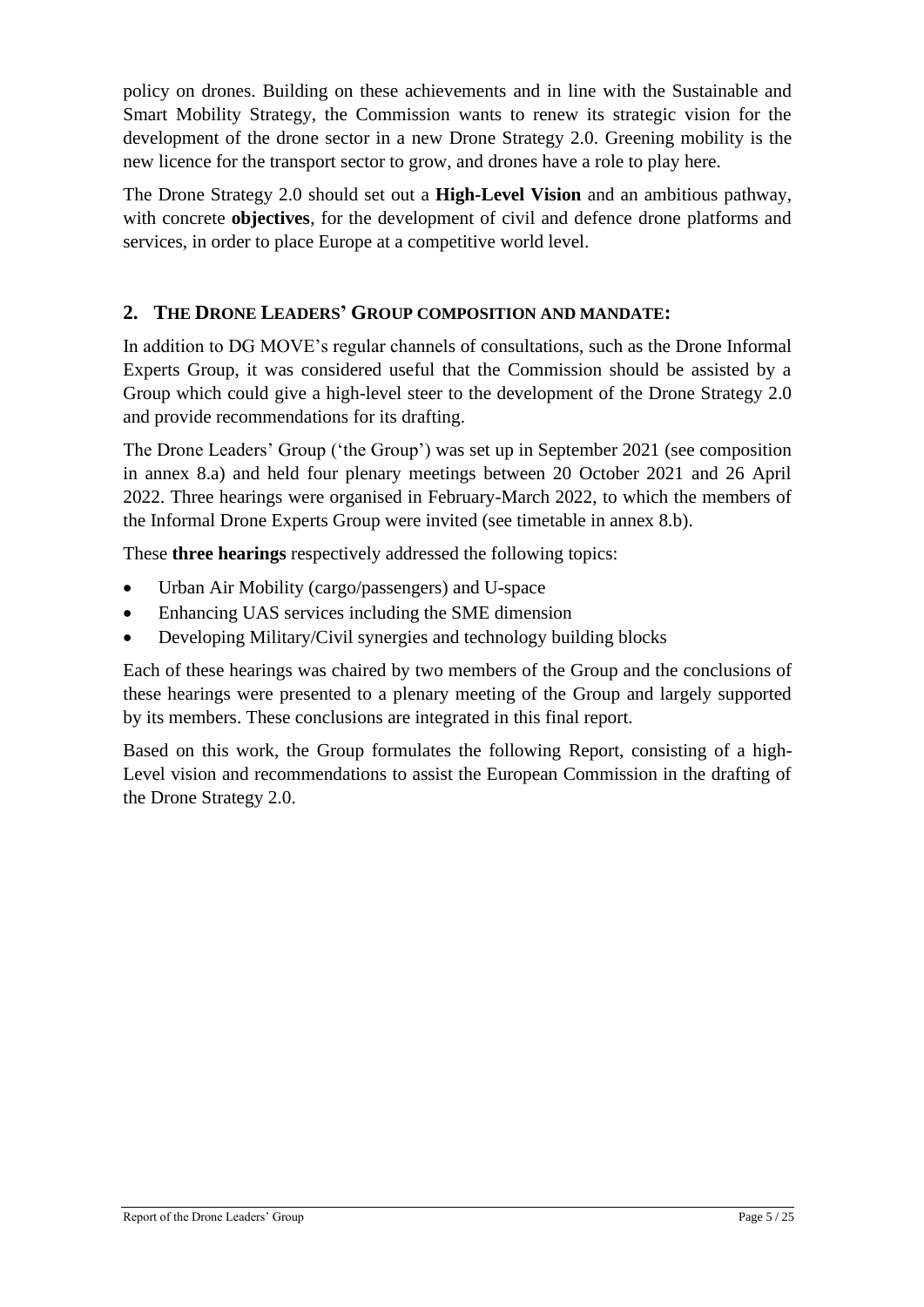#### <span id="page-5-0"></span>**3. A HIGH-LEVEL VISION FOR DRONES IN 2030**

The Group considers that any future EU Drone Strategy needs to be based on a clear vision of how success will look like in 2030. For this purpose, the Group agrees on the following High-Level Vision for a European drone eco-system in 2030:

*By 2030 drones and their required eco-system will have become an integral part of the life of EU citizens and Member States.*

*They will be used to provide numerous services to the benefits of diversified civilian and defence end-users, including EU citizens, organisations, States, and industry. These aerial operations will include emergency services, inspections, and surveillance, using drones as flying Internet of Things (IoT) platforms to gather data, as well as for the delivery of goods.*

*IAM services will also have started to provide regular people transport services in various European cities and for some regional connections, initially using aircraft with a pilot on board but with the aim to fully automate their operations. Urban Air Mobility will have started to become an integral part of the future urban multimodal intelligent mobility ecosystem and the infrastructure enabling these services will be fully deployed and integrated.*

*The current U-space regulatory framework will have been completely rolled out in a seamless EU market. Additional advanced U-space services will support large scale highly automated and digitally connected affordable, safe, secure, and environmentally friendly unmanned aircraft operations in several Member States. The integration between manned and unmanned traffic in the same airspace will have been initiated, inside and outside U-space airspace.*

*The EU drone industry will become viable, and accessible to EU citizens and businesses with an active participation of actors of all sizes, including a variety of diversified SME's, fostering collaboration between all actors, and broadening the spectrum significantly beyond the limited number of global multinational stakeholders.* 

*Civil-defence industry synergies will be systematically identified and exploited. They will benefit both sectors. They will improve the competitiveness of European industry and strengthen Europe's strategic autonomy, by allowing Member States to rely on competitive UAS technology of European origin.* 

*All drone services will be provided in a manner that ensures safety, security, privacy, and affordability, in line with citizens' expectations and addressing their concerns. Drones used for the transport of people and goods will be particularly oriented to the achievement of publicly accessible services, thus creating benefits for citizens and local communities.*

*Drone services will effectively integrate or complement existing transportation systems and contribute to the decarbonisation of the transport system, while minimising their impact on the environment throughout their life cycle.* 

*The drone eco-system thus created will provide jobs, promote, and protect European technological know-how and allow for growth opportunities for the EU economy as a whole, enabling European companies, including new SMEs to grow and flourish as global leaders.*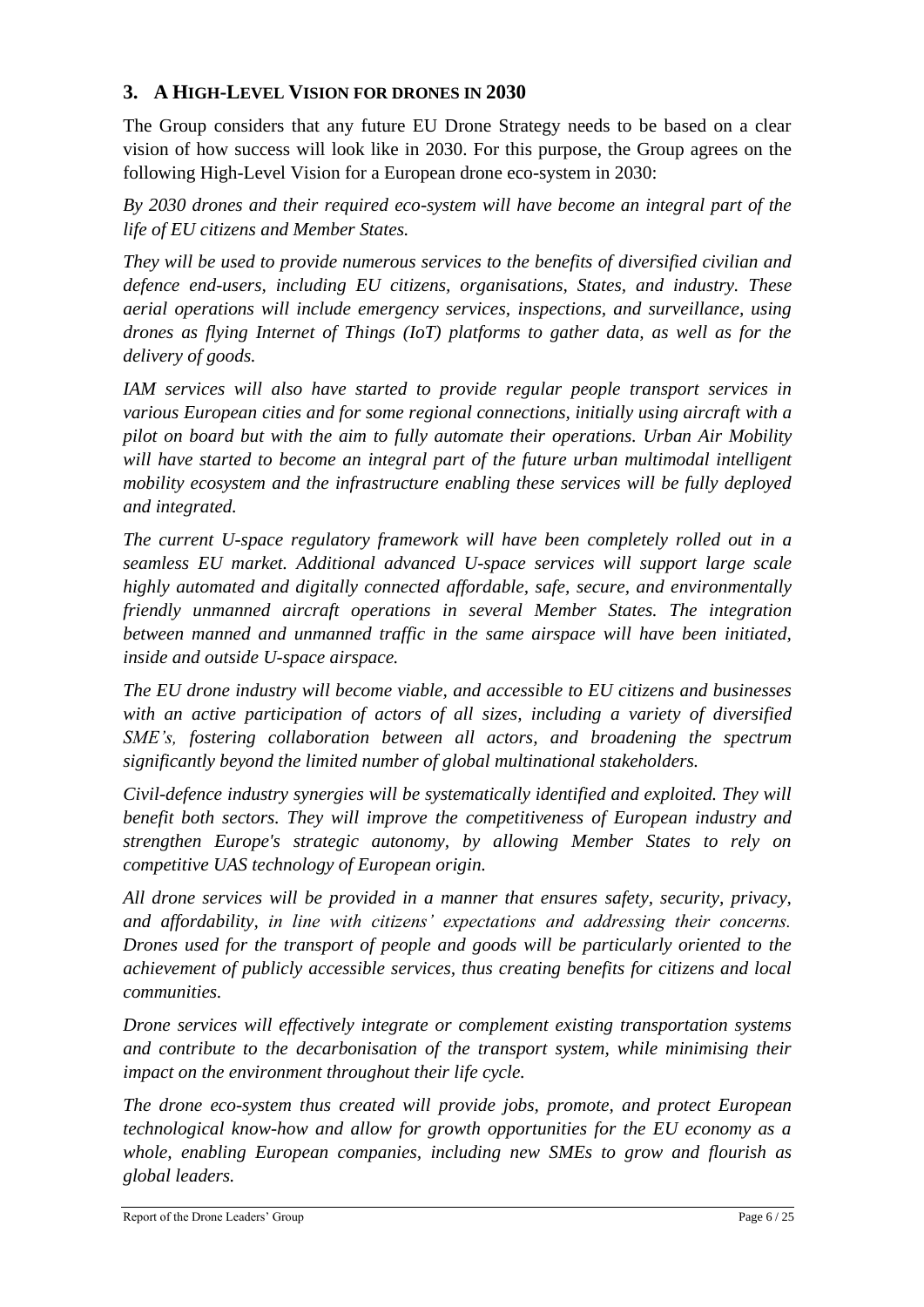#### <span id="page-6-0"></span>**4. SMART OBJECTIVES**

The Group considers that it is necessary to formulate a set of SMART (Specific Measurable Achievable Reasonable Time-bound) objectives to be used to measure progress on achieving the Vision and the targets to be reached by 2030. In this regard, the Group agrees on the following set of objectives:

- Number of cities/regions that will be served by IAM regular commercial services *(Target for 2030: at least 45 in the EU and at least one per Member State)*
- Number of Member States where emergency health services (medical samples, defibrillators, air ambulances) will be provided using drones *(Target: services used in at least 20 Member States)*
- Use of European U-spaces Airspace by commercial drone flight operations *(Target: at least 100.000 a day)*
- Number of EU Member States where advanced U-space Services (additional to those defined in the current regulatory framework) are operational in at least one Uspace. (*Target: at least 6 Member States)*
- Number of USSPs designated in each U-space airspace *(Target: at least 2)*
- Safety level achieved (Target: the ratio between the number of accidents vs the number of drone flights is as low as required for manned aviation)
- Aerodromes falling under the EASA Basic Regulation, cities with over 100.000 inhabitants, and critical infrastructures will have assessed the security risk related to drone incidents and put in place procedures and measures that will protect them from such incidents proactively and reactively *(Target: 100%)*
- Number of assessments run by the EIB "European Drone Investment Advisory Platform" and number of loan agreements granted by European Investment Bank (EIB) to drone sector stakeholders *(Target: increased percentage respectively of 10%, year on year)*
- Carbon emissions of urban and regional IAM operations *(Target: 0%)*
- The civil and military drone technology used in Europe will be designed and/or produced in Europe *(Target: at least 50% of total value of drones used in Europe)*
- Number of Universities / Technical Schools that offer drones subjects or specialisations (*Target: at least 40 in the EU and one per Member States*).
- Turnover in the overall drone eco-system and its contribution to EU GDP (*Target: at least € 15 billion*)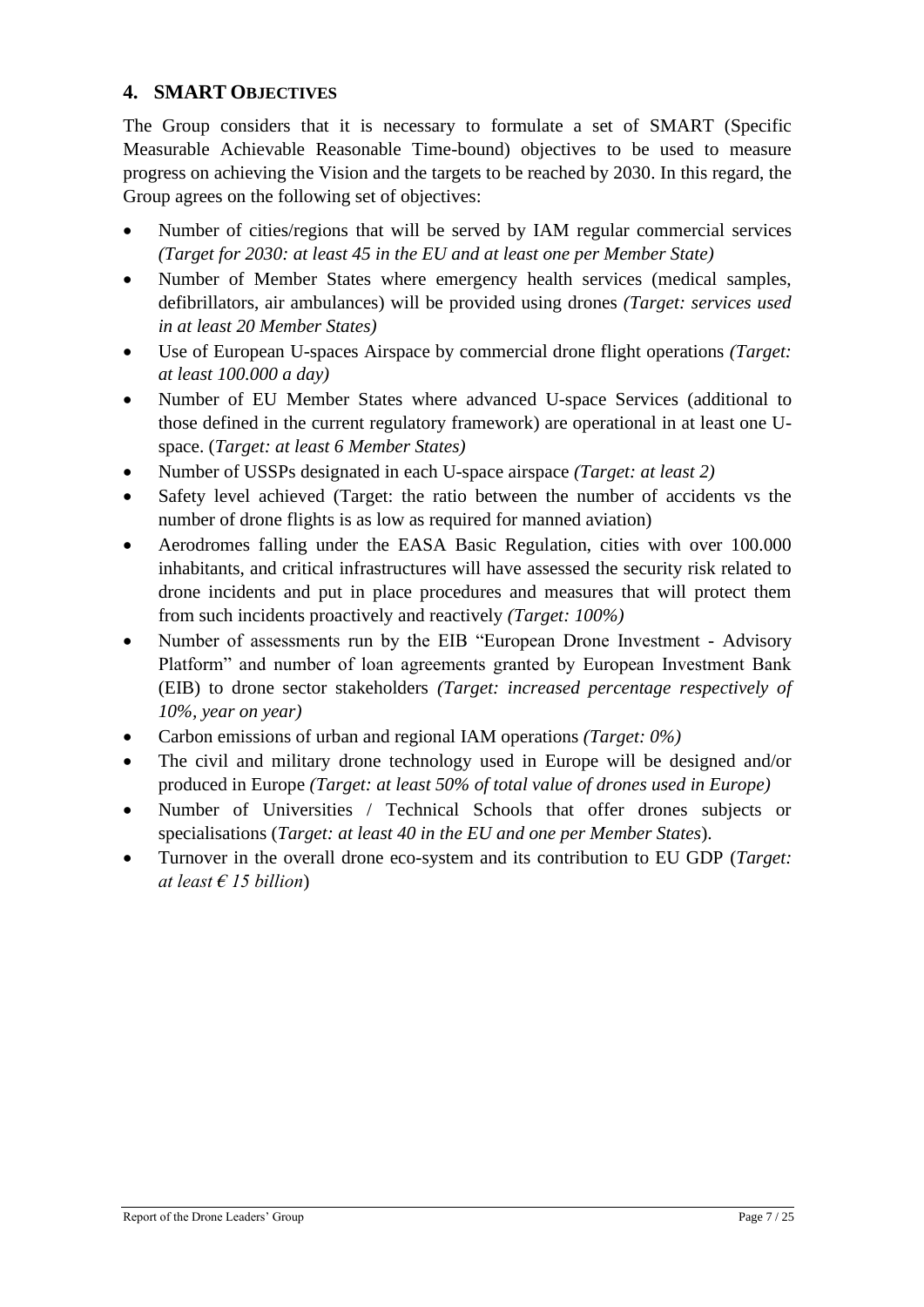#### <span id="page-7-0"></span>**5. FROM VISION TO REALITY**

The drone technology ecosystem is an emerging and complex system of regulatory measures, enabling technologies and services provided to customers. The value chains and business models associated with U-space, Innovative Aerial Services including Innovative Air Mobility have not yet been fully implemented and to a large extent are still to be rolled out. Building on the approach taken in the 2015 Aviation Strategy, the Group is of the view that with the evolution of the sector, this renewed Drone Strategy should be further built on the **risk-based operation-centric approach** that has underpinned the development of the regulatory framework up to now.

Indeed, a wide spectrum of distinct types of drones and use cases have emerged in the past few years will coexist in the future, ranging from the use of small drones for inspection, Medium Altitude Long Endurance drones for defence and security operations, to the use of large eVTOL aircraft that will be used for the transport of people (and that will initially be operated by a pilot on-board). The Drone Strategy 2.0 should therefore recognise the differences and commonalities between these different scenarios and avoid taking a one-size fits all approach to all issues. In this respect, a drone **taxonomy**, i.e., a scheme of classification, in which the different possible UAS/IAM vehicles and operations are organised into distinct groups or types, would be helpful.

To deliver the Vision, the Group has identified **8 thematic areas** that should be addressed in the Drone Strategy 2.0 and made specific recommendations for each of them, with several measures aiming to address existing obstacles to the development of drone applications and transport services and to the competitiveness of this industry. In addition, the Group also proposes several concrete **objectives** aiming to measure progress towards the achievement of the main elements of this Vision in 2030.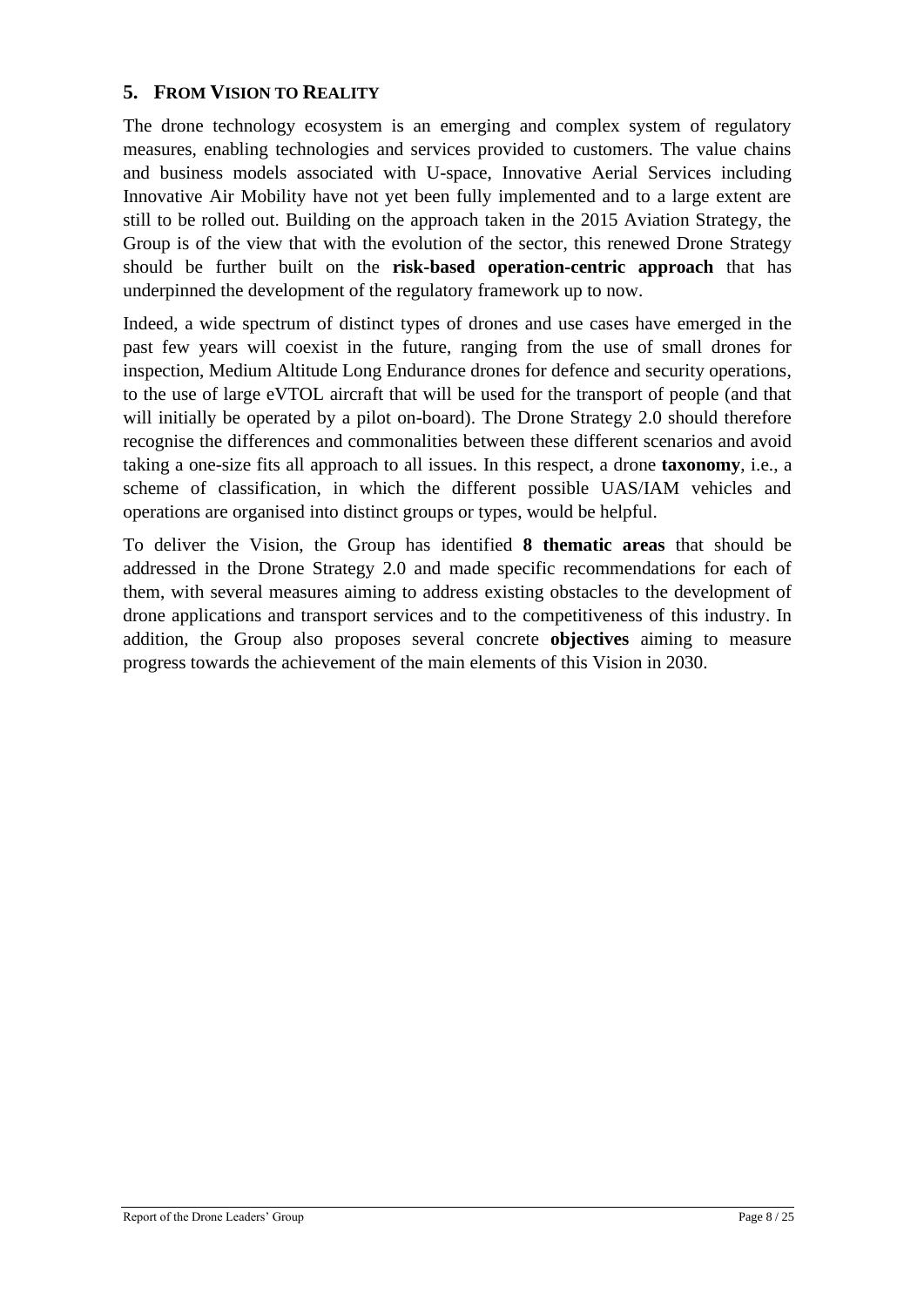#### <span id="page-8-1"></span><span id="page-8-0"></span>**6. SPECIFIC RECOMMENDATIONS**

#### **6.1. Drones value chains, business models and creating opportunities (including funding)**

The B2B IAS value chain is composed of **several segments** which are all interlinked:

- Drone operators (service provider) performing Innovative Aerial Services;
- IAM operators offering innovative transport services;
- Drone manufacturers which produce the hardware. This activity may also include the assembly of some components produced by third parties;
- Producers of other payloads to be integrated to the drones, e.g., for filming, inspection, cargo, monitoring or measuring purposes;
- Technology providers for the platform who develop equipment and software systems whether for communication, control of the flight, situational awareness, or to enable specific or autonomous operations);
- Distributors selling or renting finished UAS to third companies;
- Ground infrastructure operators such as vertiports and airports;
- Air traffic management suppliers (e.g. ANSPs, U-space service providers, Common Information Service Providers);
- Telecommunication infrastructure providers, as well as navigation and surveillance infrastructure providers.



#### *Figure 2 Drone value chain*

Each individual link of the value chain needs in principle to be competitive to allow access by all industries potentially benefitting from drone operations and services, as well as final customers, and ultimately to provide societal value. The Group considers that the Drone Strategy should ensure that competitive forces in the **drone services market** as introduced by the existing rules will effectively make the use of drones affordable for final customers.

The **U-space service market** provides enabling services for automated and scalable drone operations and drone services, in urban environment, including for long distances. This enabler should be as **cost-effective** as possible, while providing **equitable access** to airspace for a diversity of drone operators from across the EU and enabling military and State manned and unmanned aircraft operations in a **safe and efficient manner**. The Group therefore considers it important that U-space services be provided by several U-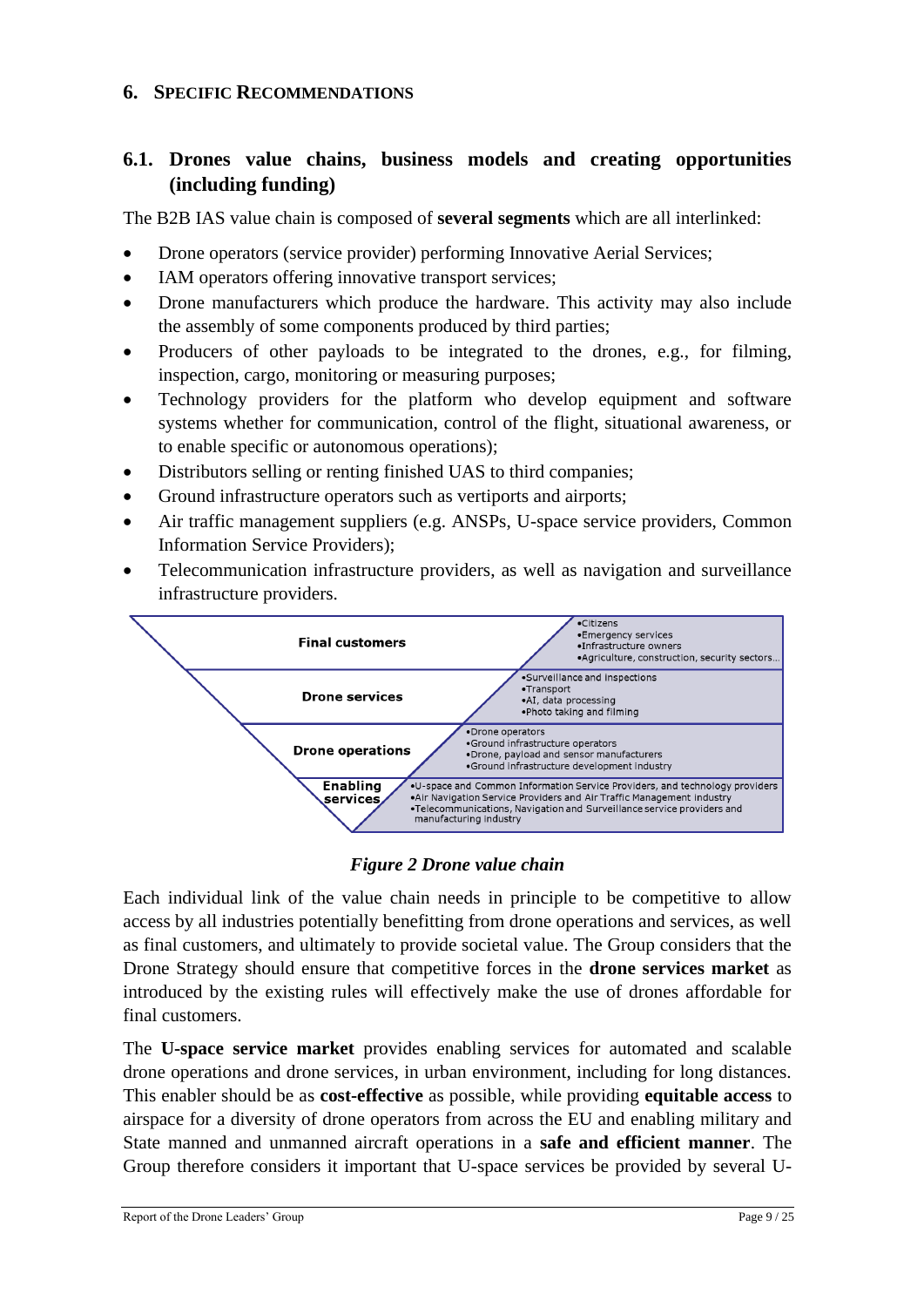space Service Providers (USSPs) in competition. At the same time, clear rules are needed as regards the pricing of the Common Information Services (CIS) but also for the Air Navigation Service Providers (ANSPs) when they provide data to the U-space providers. In the absence of such rules, SMEs would be particularly affected which are a major actor for the development of the economic fabric encompassing U-space and private investments would stifled overall.

The markets for specific drone operations and services are relatively immature and currently **largely relying on research, innovation and testing activities**. Most of the funding for these activities has been and should continue to be provided by private entities, based on a clear business perspective. However, **EU support for research** in the drone sector is also being substantial in the past and critical for an early deployment. 320 projects relating to the drone sector were conducted under **Horizon 2020**, with a total budget of almost 980 million euros invested in the development or use of drones for innovative applications. The Group considers it important that such support is intensified, better flagged, and extended to promote cross-sectoral collaboration under the new **Horizon Europe** programme.

The ecosystem of companies operating in the civilian drone sector is mainly made up of small or very small companies. The provision of **specific financing schemes, intended for new business involving EU companies, including SMEs,** to support their research and innovation activities is particularly important. Collaborations with SME, supporting their development, may boost cross-cutting innovation. However, there are significant obstacles for SMEs to compete in the drone sector, especially as regards the transition from research and development to large-scale development and deployment. The need to foster more software development expertise and transfer of "invention to innovation" from academia/R&D into industry (e.g., academic tools need to become industrial tools) should be reflected in the Drone Strategy, so that industry can benefit from state of the art in Computer Science research design assurance and cyber security sandboxes.

Access to EU funding options and aid should be facilitated for SMEs. The Group recommends the implementation of measures aimed at simplifying the processes, ensuring easily and affordable access to information and allowing objective prequalifying criteria, to facilitate SMEs' participation to funded projects. Furthermore, in EU research funding applications process, a positive evaluation could be given to the incorporation of SMEs in consortium with larger companies. The R&D/admin costs should not be an entry barrier to engagement in EU funding programs.

To demonstrate technological progress and, gain practical experiences and support collaborative deployment efforts overcoming "first mover disadvantages", the Group considers that **EU wide demonstration programmes** would be essential. If European champions are to emerge, it is essential that they can grow beyond national boundaries and operate in multiple member states. UAS operators must be unhindered by technical or regulatory differences between Member States. EU wide demonstrations are a key tool to encouraging consistent implementations. They also allow best practice to be identified and deployed. These demonstrations also help to increase the information of stakeholders not familiar with drones and facilitate their introduction. For example, cities might be interested in using drone technologies to solve daily problems with inspections and surveillance services, but there might be a lack of knowledge and experience to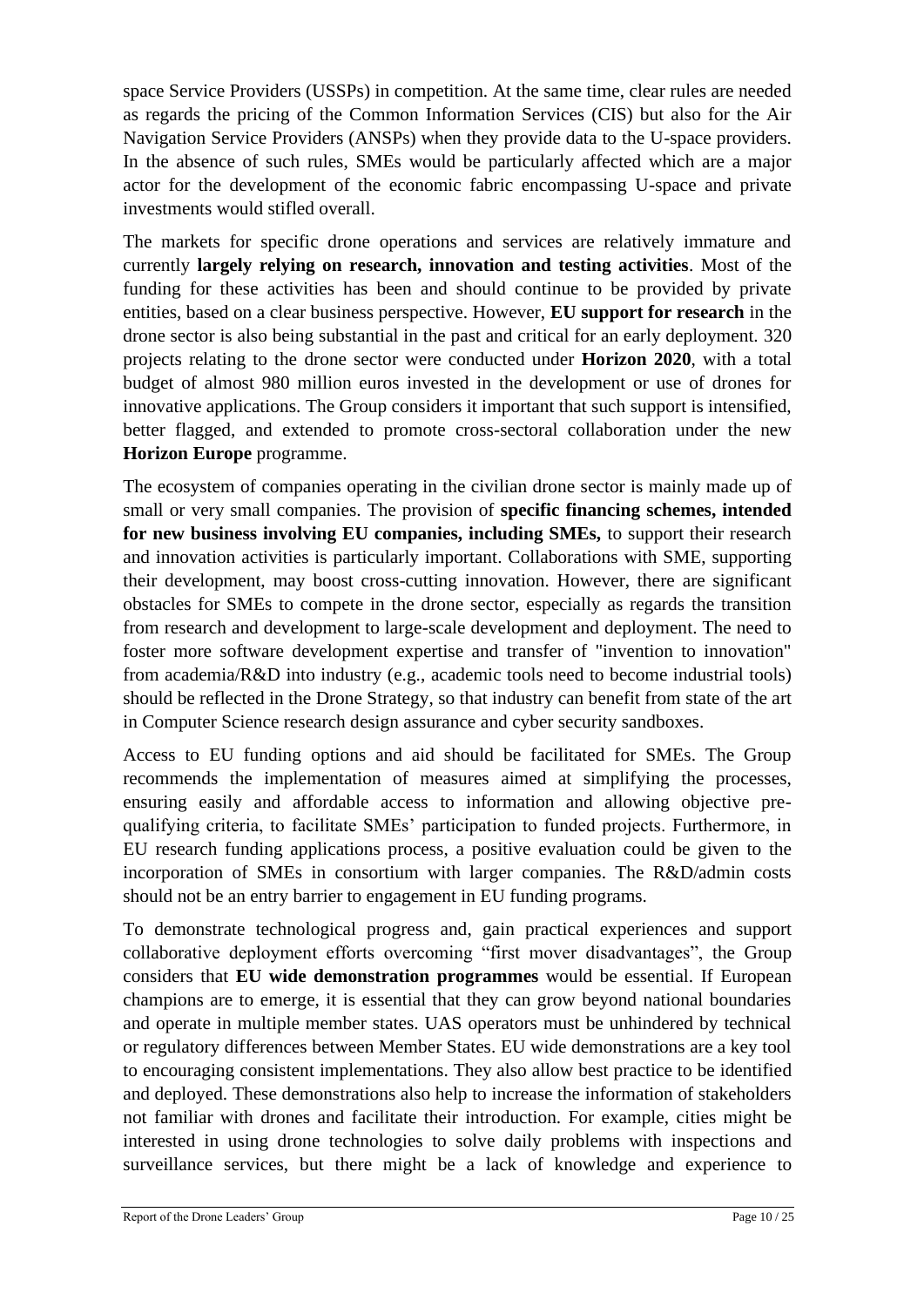implement them. It would be helpful to create a good best-practices data base for all stakeholders, including dedicated support tools for public authorities at national and local levels.

#### <span id="page-10-0"></span>**6.2. Regulatory framework**

Under the new EASA Basic Regulation<sup>8</sup> adopted in 2018, all drones, irrespective of their weight are subject to **EU harmonised safety rules**. Deriving from those safety essential requirements and **following the same risk-based operation-centric approach** embedded in the Regulation, the Commission adopted in 2019 Implementing and Delegated regulations<sup>9</sup> setting out **common technical and operational requirements for drones**. These implementing rules are the corner stone of the new drone regulatory framework, which facilitate the development of the drone industry and market. To ensure the scalability and safety of drone operations, the Commission adopted in 2020, three Implementing Regulations on **U-space**<sup>10</sup> .

This set of EU drone regulations have contributed to clarify the conditions of operations for all drones. However, flying a drone not only implies compliance with relevant regulations applicable to safety, but also with rules on **privacy** and **security**. Furthermore, as the drone regulatory framework is still relatively new, many aspects of it are still in the process of being implemented at European and national levels.

Taking these aspects into account, the Group considers that there are some challenging aspects of the existing regulations and following regulatory gaps to be addressed. The Group also identifies some potential measures, including new regulations that are required to complete the drone regulatory framework.

With regard to **future regulatory tasks**, the Group considers that the European and national regulators should first identify the far-reaching objectives of the regulation, establish a consensus, whilst always focusing on future flexibility, given the rapid degree of innovation in this area and define a stepped approach towards achieving these goals. The timeline should be set correctly and be kept as it gives visibility to the investors.

The EU should start the process of revising the **rules of the air** to ensure a smooth integration between manned and unmanned traffic, as well as between IAM and regular air traffic, allowing operators of manned and unmanned aircraft as well as State, including military, manned and unmanned aircraft to freely and safely operate within the same or transit between all required airspaces. The Group supports the definition of a consistent legal framework of responsibilities for future fully autonomous distributed UAM/UAS services which is one of the conditions to enable scalable traffic.

The Group emphasises the need to roll out the rules for the '**certified category**', which involves common rules for the certification of aircraft, of operators and remote pilots.

This also includes developing a regulatory framework for **vertiports** and other **ground infrastructure.** When developing rules for vertiports, proper attention should be brought

<sup>8</sup> Regulation (EU) 1139/2018

<sup>9</sup> Regulation (EU) 945/2019, Regulation (EU) 947/2019

<sup>10</sup> Regulation (EU) 664/2021, Regulation (EU) 665/2021, Regulation (EU) 666/2021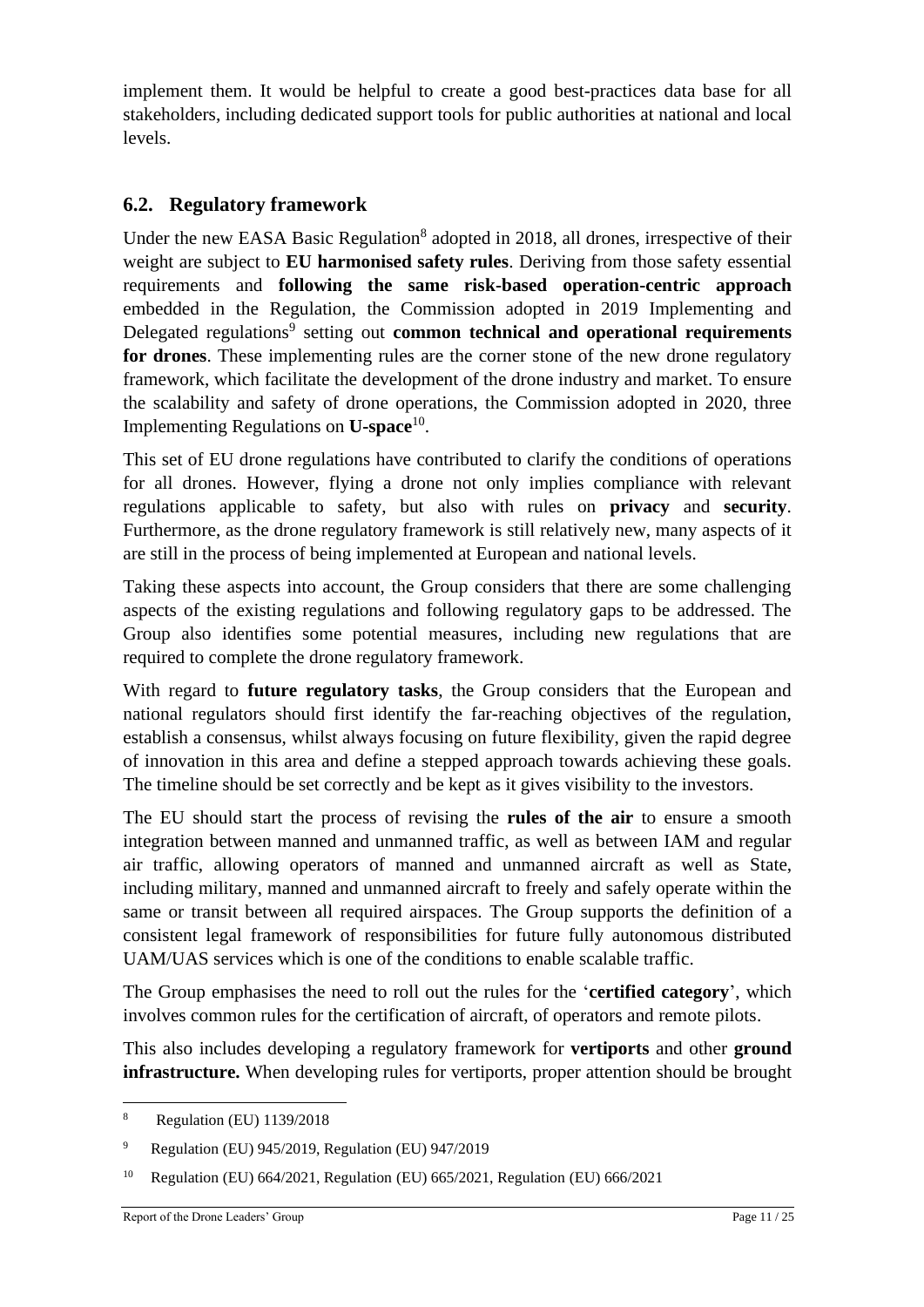to interface with aerodromes, **interoperability**, and **open access** of equipment to ground infrastructures by UAS/IAM operators. In this regard, the regulatory framework should ensure that those ground infrastructures do not become proprietary and follow the same open model as airports and heliports.

The Group supports the adoption of new **European standard Scenarios** and **predefined risk assessments** which are aimed to facilitate some low to medium risk use cases in the '**specific category**'. Insofar as the operational authorisation process can be facilitated by these specific requirements, this regulatory framework will also support SMEs' inclusion in the drone operations market.

The Group considers that in some cases, the **'specific category' is too restrictive.** The SORA mitigation requirements to reach Specific Assurance and Integrity Levels (SAIL) category 3, even on proven / reliable systems, are difficult to reach without an UAS redesign and should be reviewed.

Furthermore, when relevant, the EU regulatory framework, including the U-space regulations, should be promoted bilaterally and at the level of **ICAO**, as a basis for a future **global drone regulatory framework** to ensure consistent approaches with other Regions and at the global level. Such cooperation should also cover the review of ICAO Annex 2 (rules of the air) to cover drone operations' specificities.

The question of market access should also be addressed with due regard to the situation of the drone sector. Currently, the **economic and financial conditions** to obtain a Community Air Carrier operating licence are set out in Regulation (EC) 1008/2008. This Regulation covers the transport of passengers, cargo and mail and is therefore also potentially applicable to drone operators. However, these rules, which were originally designed to cover large Commercial Air Transport undertakings, might be disproportionate in the context of the drone sector and should more adequately cover the drone operators. The Group would support a review of this Regulation in order to ensure fair market access and establish common requirements which are more suited to the economic and financial situation of drone undertakings. On the issue of "**Ownership and Control**", instead of imposing strict legal requirements which could hinder the development of IAM and limit access to venture capital, the Group recommends using the investment screening instrument, which is more flexible and adequately protects the strategic autonomy of the EU when necessary.

The regulatory framework should **facilitate real-world flight testing/trials** in order to prompt the introduction of innovative technologies. A facilitating project/experimental framework, allowing research and demonstrator projects to perform their test without the burden of having to comply with all regulatory requirements applicable to normal operations in a geographical area would support both innovative technologies and SMEs.

The Group considers that there is a **risk of shortage of domain experts at both local and national level**. This is one more reason why drones' rules should be as user-friendly as possible and not be too cumbersome on both the drone operators and the National Aviation Authorities (NAAs). Nonetheless, the NAAs should be supported to gain the competences that reflect the highly digital and automated nature of the technologies underpinning drone operations and U-space services provision. Beyond the technical competence, NAAs will have to adapt to the changing environment and should be put in the position to smoothly manage Specific Operations Risk Assessment (SORA)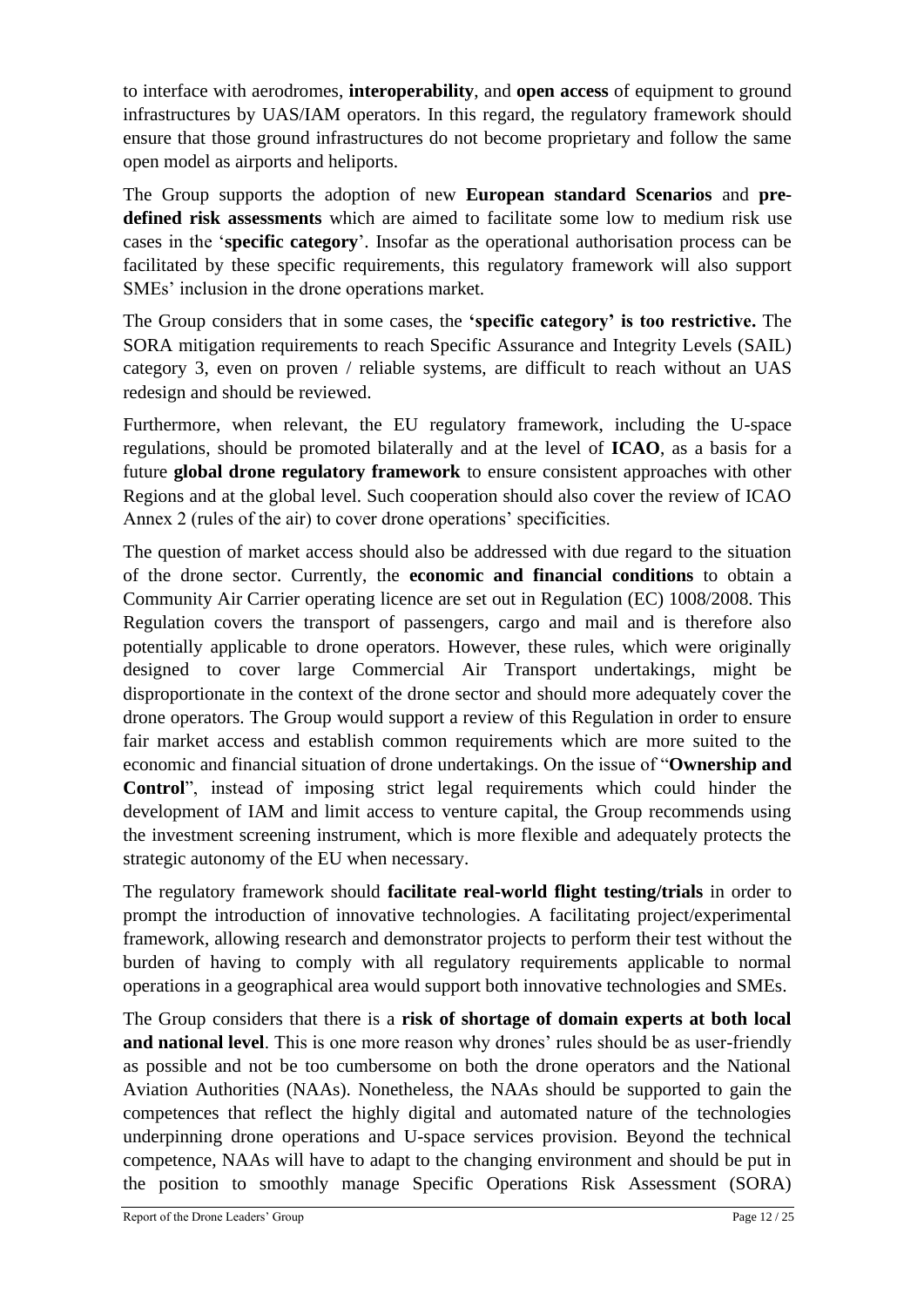approvals, U-space airspace establishment and certification & compliance monitoring of UAS operators, Common Information Services and U-space service providers.

In addition, drone regulations are not always easy to grasp by **local authorities** (cities, metropolitan areas, communities, etc.), which lack basic knowledge about the aviation ecosystem. Hence, capacity-building actions should be taken to improve the understanding and practice of local administrations of the rules in place in order to support operations approval, certification and safety oversight. The Group would encourage national competent authorities to avail themselves with adequate resources and training capacities for its staff to swiftly approve the launch and deployment of drone operations at national and local levels.

Another concern which has emerged is the **lack of coordination/harmonisation** between competent authorities in implementing drone rules whenever EU rules leave room for interpretation. The flexibility provided for in the EU drone regulatory framework could lead to different interpretations and approaches by Member States, ultimately affecting harmonisation. Finding the right balance between flexibility and harmonised conditions should also contribute to ensure a level playing field between Member States/Regions and facilitate cross border operations. More coordination should help to avoid the risk of de-harmonised national implementations of EU rules. For example, despite the fact that Implementing Regulation 2019/947 required Member States to provide "UAS Geographical Zones" data by 1 January 2022, as of today, the data needed for the development of the geo-awareness requirement of the Open Category is not fully available and, when available, not always in the same format. The Regulation should impose a generic format in order to make sure that the requirements laid down in Implementing Regulation 2019/947 are effectively applied.

The Group notes with concern that **some standards still need to be developed** and that the process is slow. The drone sector is very dynamic, and this feature collides with the usual long deadlines involved in developing standards. The drone and U-Space technologies are a mixture of ATM, IT and telecom technologies. The traditional approach should be widened - including making room for standards developed on the basis of open-source software development. In ATM, EUROCAE's standards are generally a good starting point. The standardisation process should be as efficient as possible, for example by already preparing standardisation material during research, development, and demonstration activities, as indeed SESAR JU is doing. Such process must be accelerated and, in order to do so, EUROCAE and EUSCG activities should be coordinated and promote the "agile" development of standards that take into account the needs and the high speed of technological advances in the drone sector.

At the same time, the Group recognises that the EU has a unique chance to define reliable global standards for **cybersecurity**, without impairing efficiency. In this regard, the Group supports the development of concrete regulations and definitions for cybersecurity protection mechanisms and ensuring protection of technologies, such as cloud-based distributed systems or over-the-air updates of vehicle software. The definition of a clear pathway to certification for "system of systems", including cloud-based safety related technologies would enhance the attractiveness of EU drone technologies and guarantee its strategic autonomy.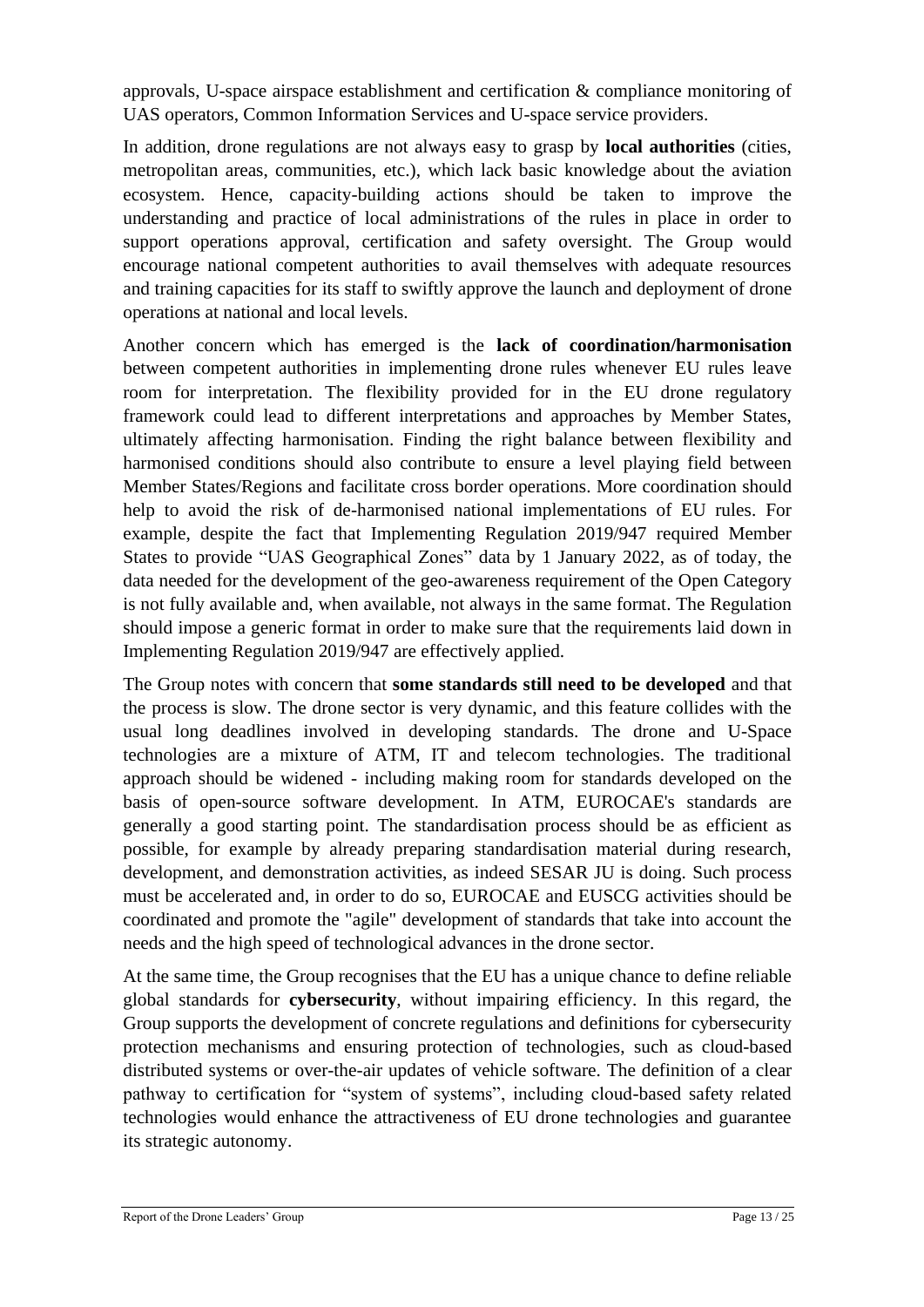The EU rules on data protection are in place and fully applicable to drone operations. However, there is some uncertainty in the sector and the general public on how to ensure compliance with privacy and data protection rules. The Group would support the development of specific and user-friendly guidelines or checklists explaining to drone operators on how to comply with **data protection and privacy requirements**.

#### <span id="page-13-0"></span>**6.3. Technology building blocks, including harmonisation and standardisation, and Civil-Defence drone industry synergies**

The Group welcomes and fully supports the objective of the "Action Plan on synergies between civil, defence and space industries" to reap synergies between the civil and defence use of drones and related technologies, including counter-drones' solutions. The recently adopted "Versailles Declaration"<sup>11</sup> emphasised further the need to foster these synergies and invest in critical and emerging technologies.

The availability of the required components, vehicles and systems in Europe is a core condition for developing a competitive and autonomous European drone services sector. It is necessary to ensure that the drone manufacturing industry will have a reliable supply of essential parts and financial and technical resources to develop and manufacture stateof-the-art products.

Drones, drone operations and drone traffic management are **a complex ecosystem** of components and information exchange platforms, requiring highly optimised, safe, and secure elements such as flight control systems, cyber-secure datalinks and connectivity, resilient navigation, Detect & Avoid, electrical and hybrid propulsion, batteries and power management, autonomous flight and mission management systems. In turn, these are dependent on many **enabling technologies** such as Artificial Intelligence, robotics, semi-conductors, and cloud technologies.

In this respect, the Group recommends that the Commission should develop a strategic **Drone Technology Roadmap** for critical drone technologies and dual-use drone systems. The roadmap should identify and prioritise the future critical drone technology needs. The Commission should seek the support of the EU Observatory of the Critical technologies in executing this task, with the input of all stakeholders.

A lot has been already done to support critical technologies. For example, the Commission has set up a **European Battery Alliance<sup>12</sup>**, which aims to ensure that the EU can depend on a domestic battery value chain, which should then also be available for the drone industry. The Group emphasises the importance to ensure that the needs of the European drone sector are well covered within this and similar initiatives.

Furthermore, some intangible resources, such as **radio frequencies**, are a limited commodity. Close coordination with other relevant actors and organisations (e.g., ICAO, ITU) is needed to safeguard that the drone sector has sufficient frequencies and protected spectrum available for safe operations. The Group points out that a lack of access to frequencies could hamper the development of long range BVLOS operations in the

<sup>11</sup> [https://www.consilium.europa.eu/en/press/press-releases/2022/03/11/the-versailles-declaration-10-11-](https://www.consilium.europa.eu/en/press/press-releases/2022/03/11/the-versailles-declaration-10-11-03-2022) [03-2022](https://www.consilium.europa.eu/en/press/press-releases/2022/03/11/the-versailles-declaration-10-11-03-2022)

<sup>12</sup> [https://www.eba250.com](https://www.eba250.com/)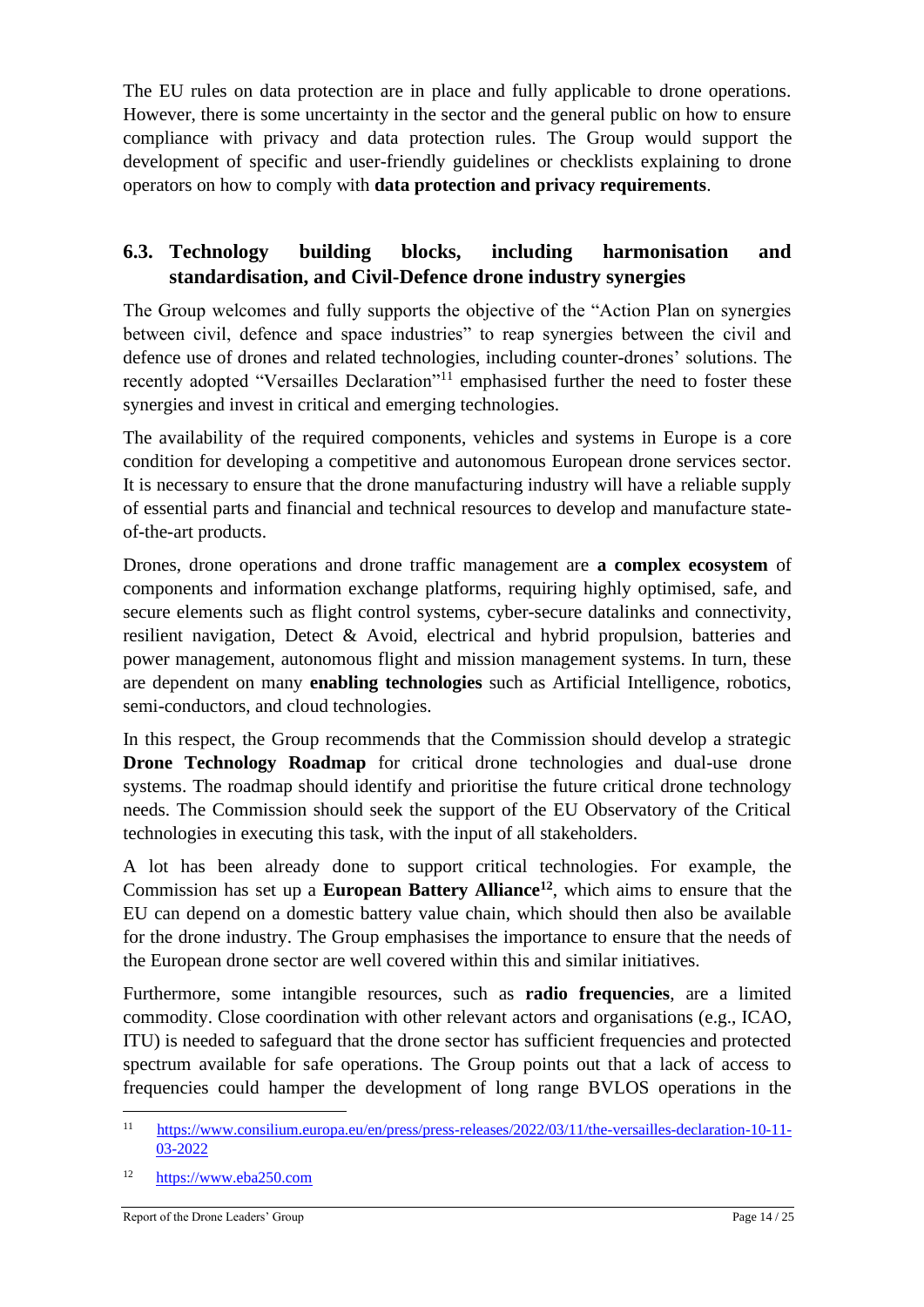'specific category' and called for an assessment of the drone industry needs in this regard.

**Standardisation and interoperability** of the enabling technological building blocks is a key enabler for faster development cycles. All relevant actors should work together to develop standards, including those for dual use. It is necessary to encourage industry participation in standards development. The Group recommends a funding initiative to support SMEs in standardisation activities as well as effective procedures to develop standards in a faster way to ensure that the innovative pace of the drone industry can be met.

As regards certification, the Group considers that, while considering military specificities and existing military certification standards, **the harmonisation of certification requirements for civil and military applications** towards those set by EASA would facilitate the development of dual-use applications. . In addition, it called for the **further development of standard scenarios** for the specific category for operations that could have both civil and military applications.

On **EU funding**, the Group considers that the different EU funding instruments for supporting drone complementary, providing financial support, including to start-ups, throughout the entire development cycle from research to market, promoting crosssectoral collaboration and alignment and ensuring that promising projects funded at an early phase are not starved of funding before they are deployed. The current separation of civil and defence funding programmes does not facilitate the development of dual-use technologies due to gaps when moving a project from civil research to military implementation or vice versa. A **dedicated funding pathway** for dual-use technologies by design could be created to better recognise spin-offs and spin-ins while ensuring that the sectorial funding mechanisms remain in place

Ultimately, a dedicated **PPP/Joint Undertaking** could be set up to support the development of dual-use drones and UAM. Such a JU could concentrate on developing a **large-scale flagship** project, for example a civil-military cargo drone.

Finally, the Group proposes the creation of a network of the existing **Drone dual-use centres of excellence** at EU-level, where both civil and military drones could be jointly tested, based on a simple "test & share" principle. Such flying-safe space would allow gaining flight hour experience to prove safety under a "fly-before-certify" approach. This could also facilitate the development of **networks of incubators** connected to these centres. These incubators would serve also as information hubs on financing, training and regulatory requirements related to drone research, services, and operations. As already mentioned, harmonising the requirements and processes to obtain flight authorisations would facilitate cross-border testing and flight demonstrations.

#### <span id="page-14-0"></span>**6.4. System resilience and non-cooperative drones**

Drones are a new, fast-growing, and affordable technology, which is highly digital. While bringing benefits, they can also pose security risks and be a major public concern due to potential unsafe operation, damage to people and property on ground. **Unauthorised drone flights remain a problem**, especially around commercial airports, and critical infrastructures. Clueless, Careless or Criminal drone operators can endanger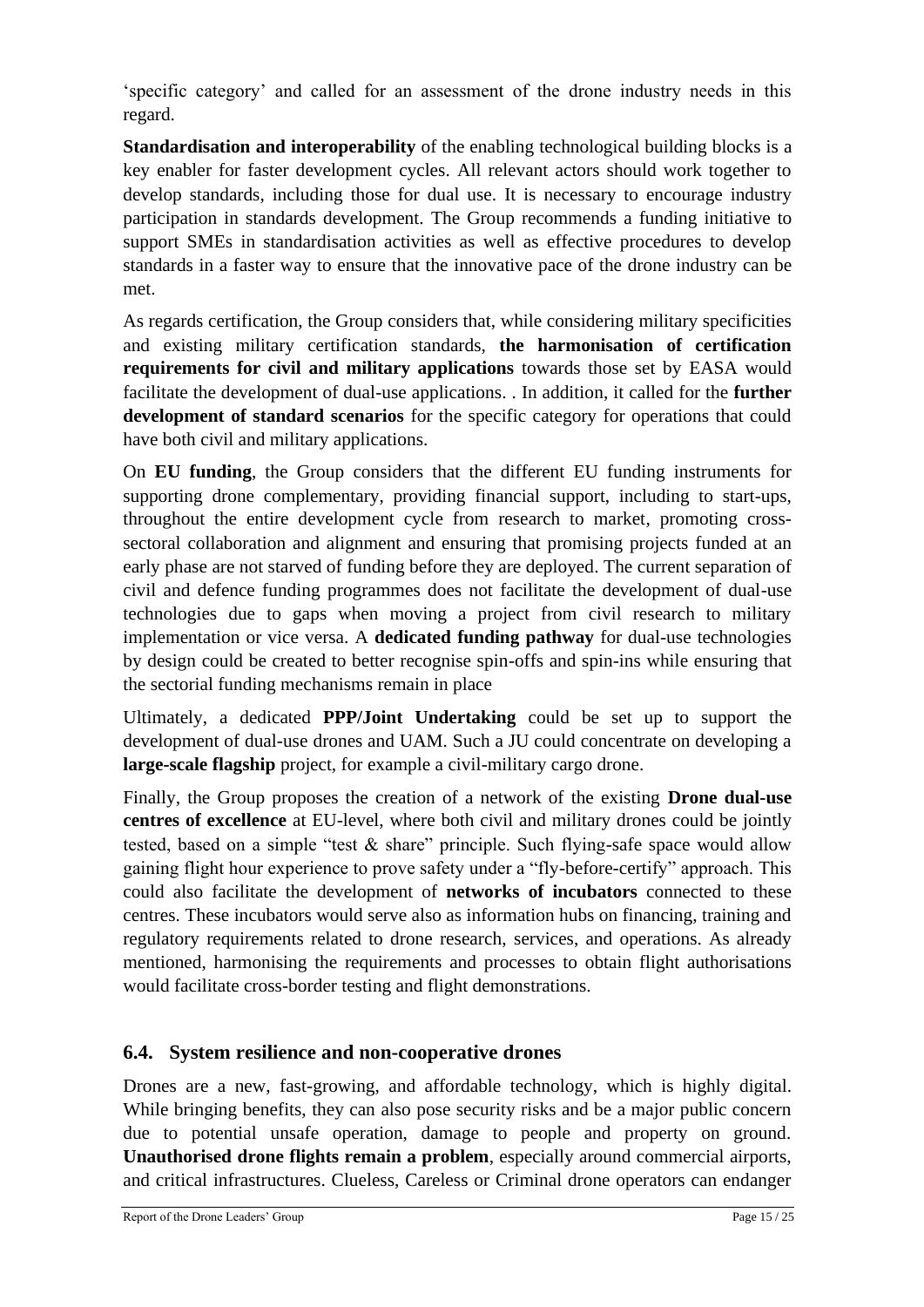passengers, other drones and aircraft crews and lead to short-term disruptions of air traffic, closures of entire airspaces or airports, and even to the total loss of an aircraft, in addition to economic losses.

Ensuring a high level of **security** is essential not only for drone operations but to ensure the trust of the public and societal acceptance. Therefore, it is necessary to develop and share security criteria to counter UAV and ensure cybersecurity compliance.

The EU should focus on developing state-of-the-art drones with high security. With this in mind, the Group recommends the development of a **"European Trusted Drone" label** for cybersecurity approved drones in the 'open' and 'specific' categories. The label should be issued by a relevant Authority after a manufacturer has provided evidence that a specific drone fulfils a set of agreed requirements, in relation to, e.g., the provision of a secured communication link, secure identification and use of open-source code. This would make it possible for any end-user in Europe to purchase such trusted drones in confidence. This label would benefit not only drone operators but also all entities responsible for the monitoring the use of airspace. The use of "European trusted drones" could be required for all operations in a restricted airspace, helping to separate legally operated drones from illegal ones.

In a longer term, the Group recommends adopting a "**European Drones Act**" which would require that public entities only procure and use drones which have obtained the European Trusted Drone label.

Most of the Member States, if not all, have already taken steps on establishing counterdrone measures. However, the Group considers that more needs to be done in terms of **critical infrastructure protection.** There are already some good guidelines, for example by EASA, on how to manage drone incidents at airports. However, there is no uniform EU counter-drones legislation and hence Member States rely on their existing national legal frameworks, and the reporting systems on incidents are also divergent between Member States.

The Group recommends that the Commission provides more **EU level guidance and sharing of information** for public authorities on national and regional level on how to detect, track, identify, neutralise, and mitigate threats from non-cooperative drones and defining the roles and responsibilities in terms of detecting. Furthermore, the Commission should develop unified performance measures to be used across the EU to ensure that the counter-drone systems are indeed efficient, and if it becomes necessary, propose new measures to improve their performance.

Finally, the Group points out that the Member States should ensure **sufficient training** for relevant personnel, including local authorities, to increase their preparedness to identify and respond to non-cooperative drone threats.

#### <span id="page-15-0"></span>**6.5. Developing airspace capabilities (U-space development and integration with Air Traffic Management)**

U-space is the bespoke, **fully digital, and automated traffic management system** that has been designed to enable the safe, efficient, and affordable scaling up of drone services.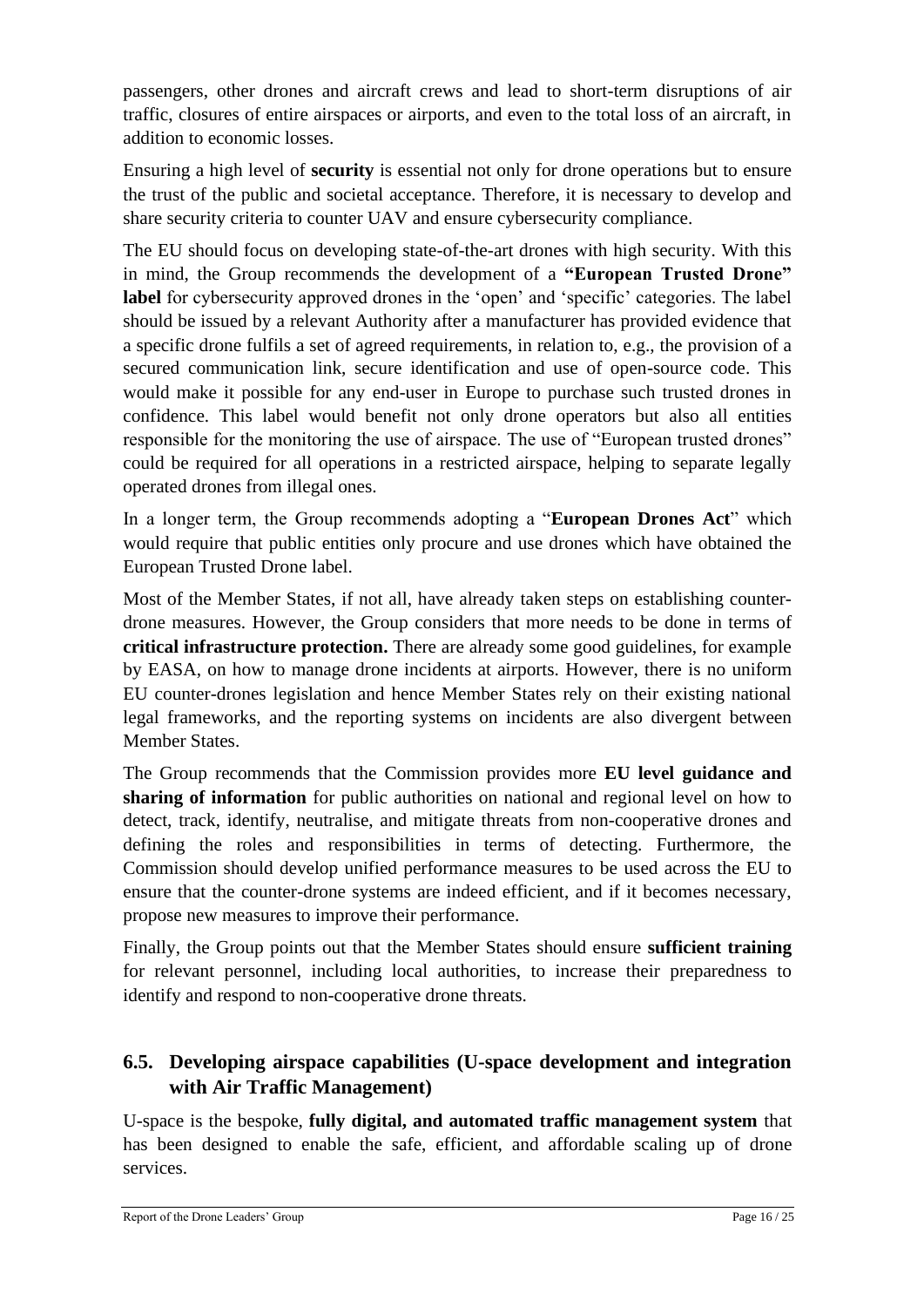**U-space** development was initiated in 2017 with the SESAR U-space Blueprint<sup>13</sup> and is the subject of ongoing research and innovation, and an initial regulatory framework has already been adopted to **harmonise** the **pioneer implementation projects** blossoming across the European Union<sup>14</sup>. This initial framework is based on the provision of four services to UAS operators and allows the accommodation of routine flights in designated pieces of airspace. However, at this stage it does not achieve full integration of U-space and Air Traffic Management (ATM), nor does it enable the provision of U-space services to manned aircraft.

To realise the High-level Vision, the Group therefore recommends several initiatives related to U-space development and ATM integration, including civil / military interoperability.

In the short to medium term, to facilitate the roll-out of the initial framework, Air Navigation Service Providers and U-space service providers should agree on the necessary protocols to **exchange information**, including with military entities in charge of security and defence activities, on relevant traffic or on dynamic airspace restructuring, and the role and exchange of information with Common Information Service provider should be better defined. Development of the related **standards** should consequently be prioritised.

In particular, U-space service providers should be able to capitalise on existing mobile **telecommunication** technologies and standards, such as those resulting from the Aerial Connectivity Joint Activity. The use of U-space solutions and operational concept for a more automated ATM should also be considered.

There would also be a need to support large scale **demonstration and validation activities** and harmonise efforts to validate prototyping implementations and draft standards on full-scale realistic test beds.

Necessary **Communication Navigation and Surveillance (CNS) infrastructure and performance requirements** and characteristics should also be further studied to strengthen the harmonisation of U-space performance requirements and the interoperability of operations.

To further support the implementation of the initial framework, there needs to be more communication and information on the benefits of U-space as an enabler of operations, and the role of **local authorities** in U-space implementation. As U-space will be an integral part of the city, aviation should better understand the urban environment, and conversely local authorities should have a closer relationship with not just the U-space ecosystem but also ATM.

To enable a **tighter integration with ATM**, the consideration of military aviation, and the incorporation of Innovative Air Mobility, facilitate the transition from manned piloted eVTOL through automated to autonomous operations, U-space R&D, combined with innovative operational procedures, should look at advanced U-space services, as well as the possibilities to provide U-space services to manned aircraft.

<sup>13</sup> <https://www.sesarju.eu/u-space-blueprint>

<sup>14</sup> <https://www.eurocontrol.int/product/european-network-u-space-demonstrators>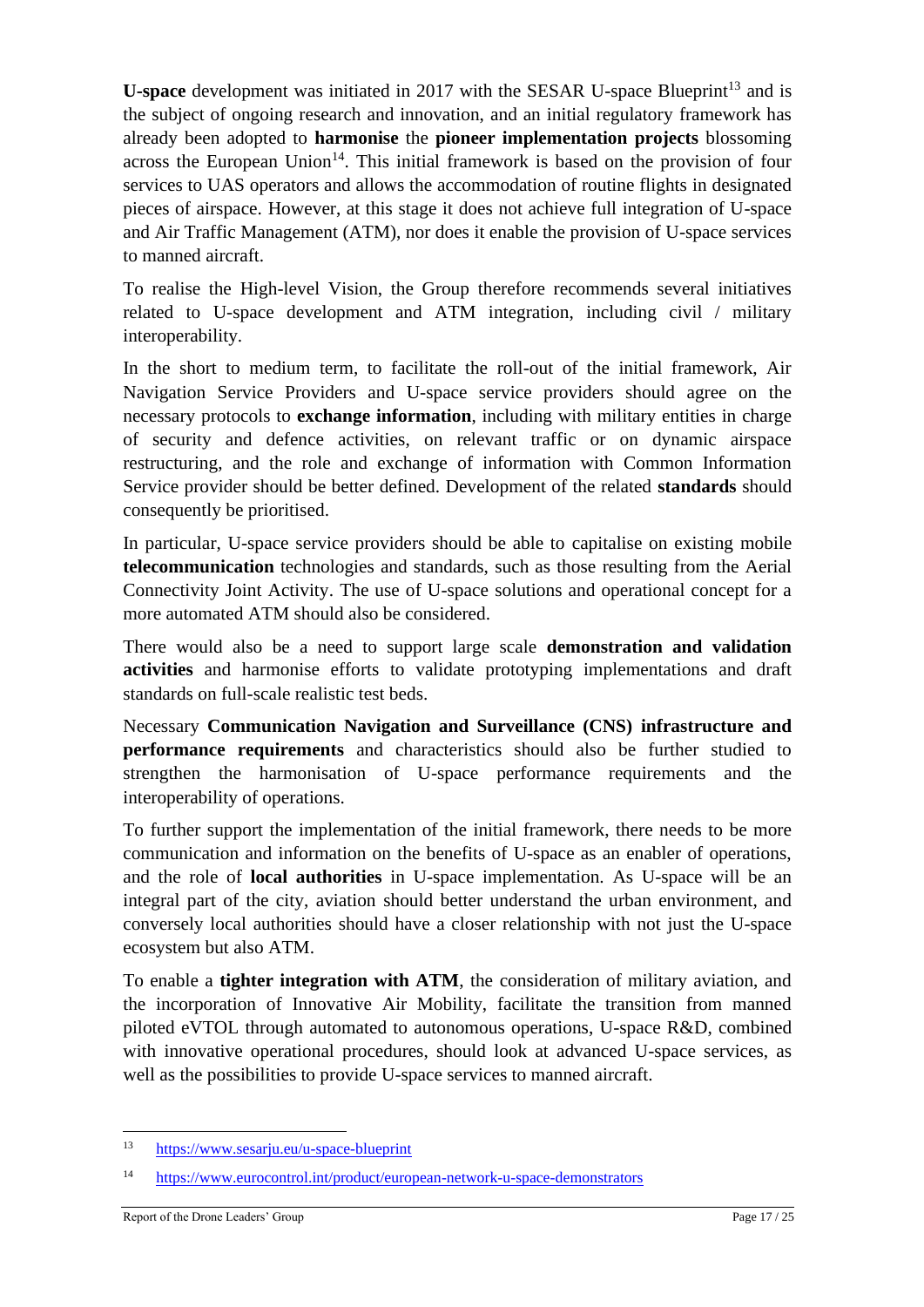Demonstrators should benefit from **regulatory sandboxes**, concrete frameworks which, by providing a structured context for experimentation, enable where appropriate in a realworld environment the testing of innovative U-space technologies, services, or approaches, under the regulatory supervision of competent authorities and EASA.

U-space **innovation hubs and living labs** should also be encouraged to provide a wider scheme, via which stakeholders (including citizens, local authorities, and urban planners) can engage with the authorities to raise questions and seek clarifications or non-binding guidance about issues in the context of compliance with the U-space regulatory framework and its interfaces with sustainable urban mobility plans (SUMPs).

Finally, **U-space** and **ATM** should evolve towards a seamless **integration**, and potential synergies should be exploited so that the future Digital European Sky would be the safest, most efficient, and environmentally friendly in the world. Efforts cannot be made only on U-space, but U-space should be used to support ATM digitalisation.

Further to the existing network of U-space stakeholders, a demonstrator network establishing an initial critical mass of early movers on breakthrough innovations for the U-space and ATM integration would be key to gain trust and support an accelerated market deployment of innovative solutions. The demonstrators should be closely connected to the standardisation and regulatory activities. This would help create buy-in from the supervisory authorities and operational staff, providing tangible evidence of the performance benefits in terms of environment, capacity, safety, security, and affordability.

The Group recognises the need to ensure that **affordable electronic conspicuity solutions** should be applied to all airspace users not covered by the current European ADS-B mandate, including recreational (gliders, paragliders, etc.) or ultra-light aircraft. Such 'light' conspicuity solutions should ensure their safe integration along with other airspace users and allow their free movement in the EU airspace. The needs and specificities of all airspace users should be considered when designing future global technology solutions.

The aviation sector is still in the process of understanding what it will take to transition to the Digital European Sky, and one should be looking at what ATM/U-space convergence would look like in practice over the short, medium, and long term, eventually delivering an ATM/U-space development and **convergence**, and future full **integration, roadmap**. Such roadmap should be elaborated in coordination with all affected civil and military airspace users and associated stakeholders, including technology providers. It should also be harmonised with international partners to avoid diverging aircraft equipage requirements in different regions.

#### <span id="page-17-0"></span>**6.6. Developing Urban Air Mobility and Regional Air Mobility; including ground infrastructure**

Air taxis using eVTOL aircraft and smaller UAS used for cargo delivery operations are the core of Innovative Air Mobility (IAM).

Although first air taxi operations are expected to be conducted with **manned eVTOL** capable aircraft, such operations will likely be in the future performed on the similar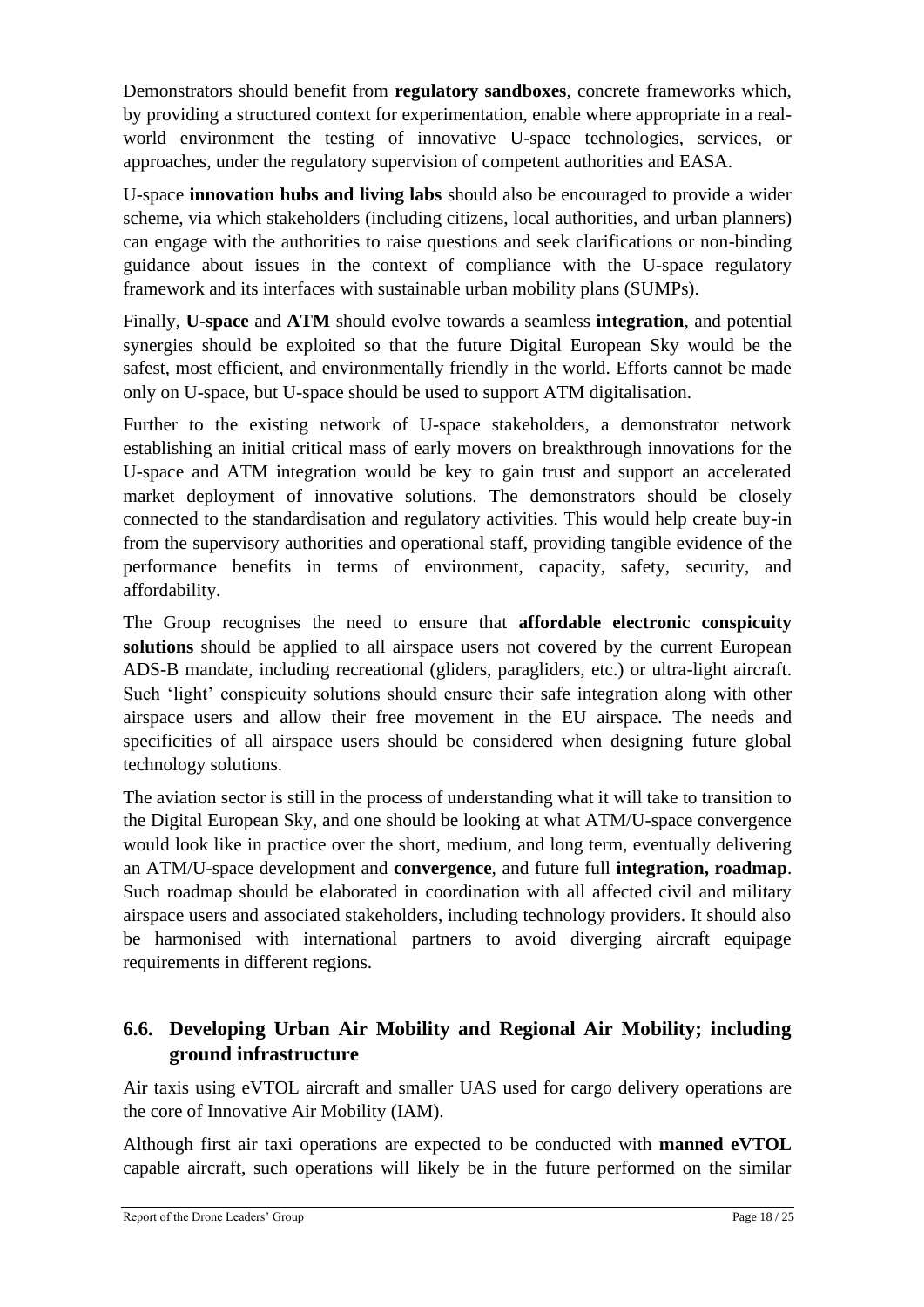platforms but remotely piloted and then fully autonomous. Therefore, it is necessary to support the transitioning phase and ensure a smooth integration of these new operational concepts in the current aviation domain as well as the future multimodal transportation system.

To address those challenges and facilitate the development of IAM, the Group presents several recommendations.

Until such times as more citizens get to experience real IAM operations, efforts will be needed to counter misapprehensions about their potential impact (noise, visual pollution, etc.). There is a need to better define and **communicate on IAM opportunities**, and create a modus operandi to ensure **collaboration between** European, national, and local **authorities** to manage societal and environmental impacts. The societal impact of IAM operations must be recognised and should be tackled upfront with a set of EU-developed instruments. IAM services should be promoted on the basis of inclusivity and sustainability, and not be restricted to upper-class services. Indeed, multiple eVTOL developers are targeting passenger operations built on economic efficiencies of electric power, nodal networks, and scalability to achieve competitive pricing and provide more sustainable alternatives to existing travel services. Furthermore, a **market study** could be launched to capture the needs of IAM in the health domain and evaluate the market for such services in Europe, and hence the best use of research funding.

There is also a need to **learn the lessons** from the unexpected, grassroots success of **micro mobility** services (free-floating e-scooters in particular) in terms of benefits but also public perception and management of externalities, to avoid similar conflicts in the deployment of IAM.

IAM should systematically be considered as part of **sustainable urban mobility plans (SUMP**s**)** <sup>15</sup>, and should contribute to address its objectives:

- Ensure all citizens are offered transport options that enable access to key destinations and services;
- Improve safety and security:
- Reduce air and noise pollution, greenhouse gas emissions and energy consumption;
- Improve the efficiency and cost-effectiveness of the transportation of persons and goods;
- Contribute to enhancing the attractiveness and quality of the urban environment and urban design for the benefits of citizens, the economy and society as a whole.

Competition within the IAM market and with other modes of transport requires a strong framework to deal with external costs and will **make IAM operations affordable** to a wide range of service providers:

- The logic of the pragmatic, operation-centric policy should systematically be applied to **keep safety requirements proportionate** to the risk.
- The roll-out of IAM will need public policy support and adequate private investments.

<sup>&</sup>lt;sup>15</sup> As being discussed with the European Parliament which welcomes the inclusion of air transport and UAM solutions in the proposal for a regulation of the European Parliament and of the Council Guidelines for the development of the trans-European transport network 2021/0420(COD)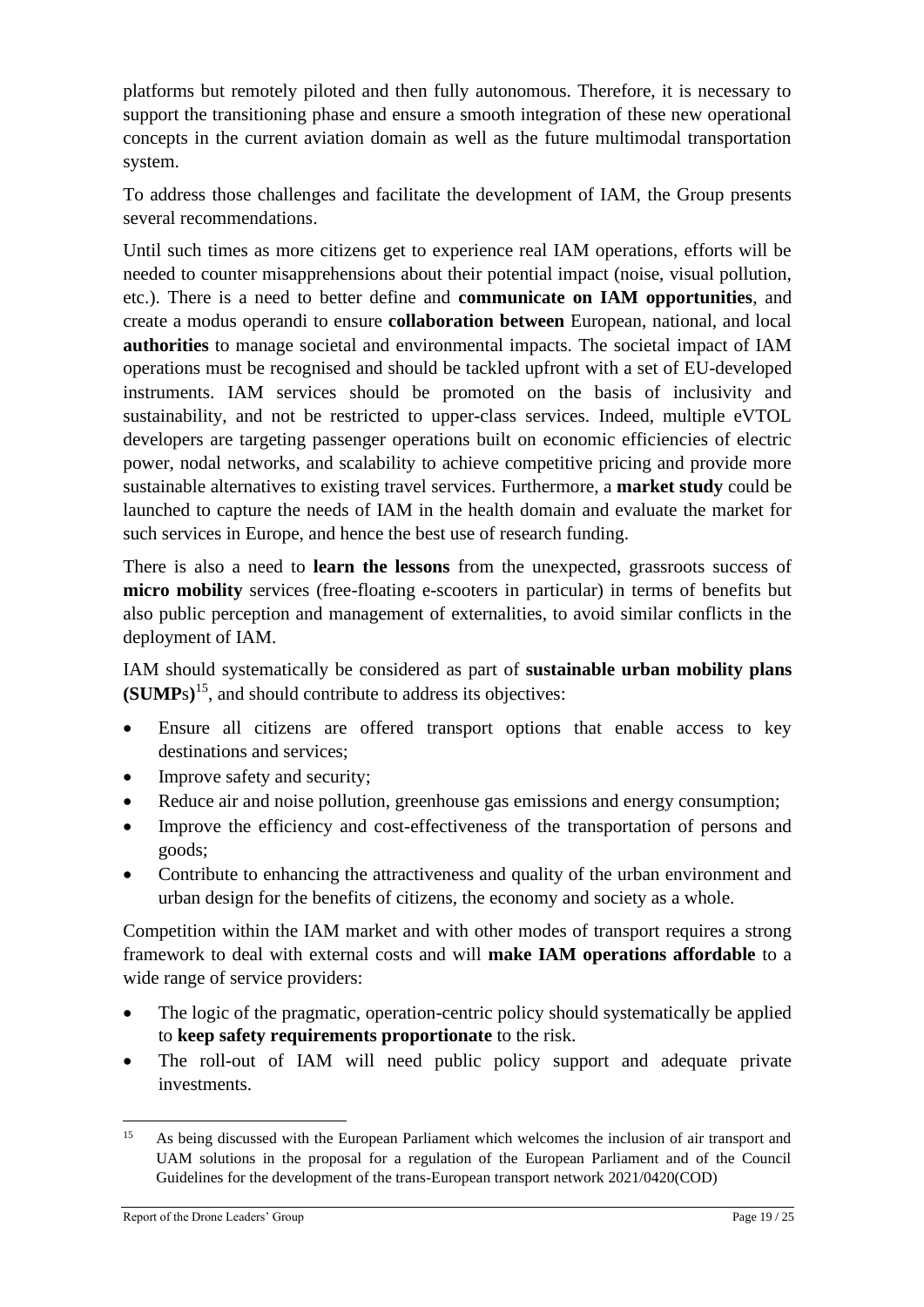- Public R&D funding should **support projects** that are geared towards further **automation** and sustainability.
- Infrastructure associated with U-space and IAM implementation, including the **landing site and charging infrastructure**, should be considered for eligibility within traditional EU infrastructure funding pathways. Funding should also focus on **multi-mode infrastructures** where aviation could benefit from **energy and telecom cross-fertilisation**.
- Eligibility requirements for public funding should be adapted to the new competitive market framework and should include a robust **business plan**.

The siting of vertiports, which will enable eVTOLs and autonomous parcel delivery drones to operate from sites that are physically close to citizens, must be a holistic process that includes stakeholders beyond the traditional aviation community. Not all vertiports will need to be new sites but may reuse existing helipads or airports (including small aerodromes). The **location of the required new enabling infrastructure** (e.g., vertiports, telecommunication and energy distribution equipment) in the urban environment should be systematically analysed, finding a balance between location requirements, affordability and other aspects such as nuisance to neighbours and visual pollution to avoid jeopardising social acceptance. **Connectivity** to local **airports** and other **modal hubs**, including with public means of transport, should be prioritised.

Further research could be conducted on **operations limiting factors**, which may hinder IAM development, such as battery technology development. Once more, **regulatory sandboxes and living labs** would enable highly visible, commercially viable demonstrators, which would provide the public with a first-hand experience of real-life operations. Such sandboxes would offer a tightly controlled environment that underscores the safety of operations, as well as enabling test scenarios with the potential of becoming revenue generating operations. This would create exchange platforms between industry and neighbourhood associations and give industry operational experience and opportunity to develop technologies and testing methodology to evaluate noise in an urban operating environment, as well as give regulators valuable feedback on the adequacy of rules.

Finally, a **harmonised and synchronised roadmap** should be established at European level for the development and deployment of IAM. Such a roadmap should set out the objectives, tasks and responsibilities of the multiple actors involved, as well as a timeline for its development. It would improve the investment climate, as well as, societal acceptance, particularly if essential aspects of urban transport decarbonisation in urban areas are included.

#### <span id="page-19-0"></span>**6.7. Societal acceptance and dealing with externalities**

Although drones are sometimes negatively perceived, a recent study by EASA on the social acceptability of  $UAM<sup>16</sup>$  highlighted an overall positive attitude of the public.

<sup>16</sup> https://www.easa.europa.eu/newsroom-and-events/press-releases/easa-publishes-results-first-eustudy-citizens-acceptance-urban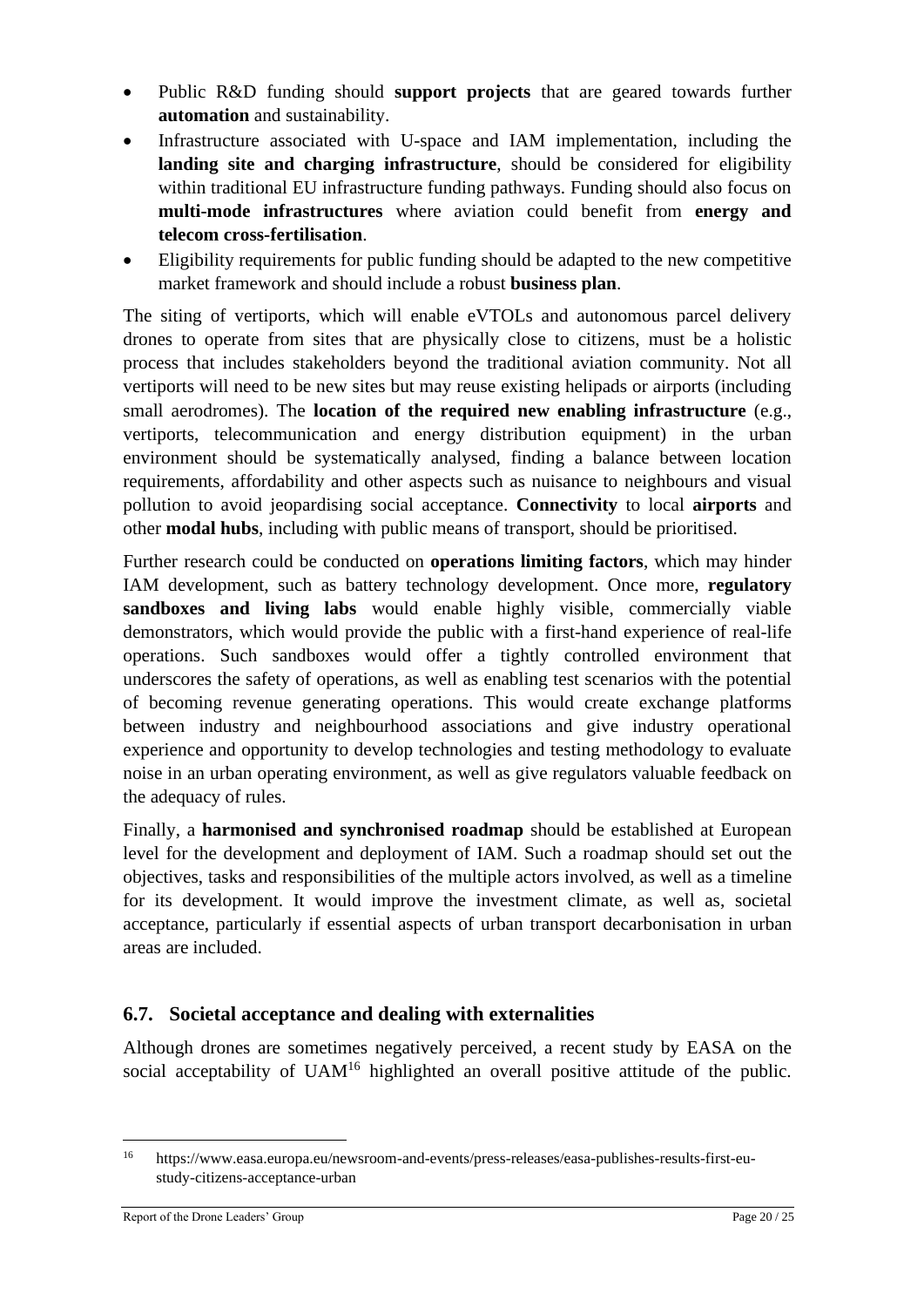However, there are still significant concerns related to safety, environment, and security in particular.

Recommendations related to societal acceptance of IAM were already included in the previous section, but the Group provides the following further guidance.

When speaking about public acceptance towards 'drones', a differentiation is needed between cargo/delivery UAS eVTOL systems used for passenger transport, which can be manned (with pilot on board) or unmanned and military drones. Those different aircrafts and use cases have different operational characteristics and safety standards. The value and criticality of the mission conducted should also be considered when assessing the complementarity, impact, cost benefit and value of IAM/UAS to the society. Drones should be promoted as a mean to enable the **continuity of public services, protection and life-saving missions** as well as services to remote and difficult-to-access areas of the Union.

**National studies** on social acceptance should be considered by the Member States, broadening the effort already made by EASA, followed by a Working Group with participants from all countries to jointly evaluate possible solutions and common messages.

**Local administrations** should be involved and treated as a key partner for social acceptance. **Guidelines, and handbooks and training opportunities** should be developed for local authorities to help them implement IAM and address externalities as part of their sustainable mobility planning activities. Local authorities should convey a message of certainty and **transparency** to society about what, how, when and where IAM will be deployed.

**Citizen participation** in the regulatory sandboxes, living labs and demonstrations should be encouraged to include local/regional aspects.

**Stronger communication** is needed to distinguish commercial drones from toys and highlight the good progress achieved in establishing an **effective safety regulatory framework**. More educational and promotional activities are needed. That should be one of the main tasks of living labs.

Societal acceptance will be increased by demonstrating that drone/IAM operations can make a significant contribution to the **decarbonisation of transport** and to the reduction of air pollution, especially in urban areas, by having zero net carbon emissions, taking the full vehicle lifecycle, energy production, storage and modal shift into account. This requires a focus on investing in generating the large amounts of renewable energy needed to charge batteries.

**Noise mitigation measures** to limit the impact on over-flown citizens should be fully taken into consideration when designing routes, procedures, and other operational practices. The impact on business performance, should routes be extended to mitigate noise/visual pollution needs to be balanced against the overall risk of rejection of IAM operations by local communities. An unbiased and inclusive approach should be developed in order to measure and monitor innovative mobility indicators on various aspects including performances and impacts, involving citizens, authorities, and industry stakeholders alike.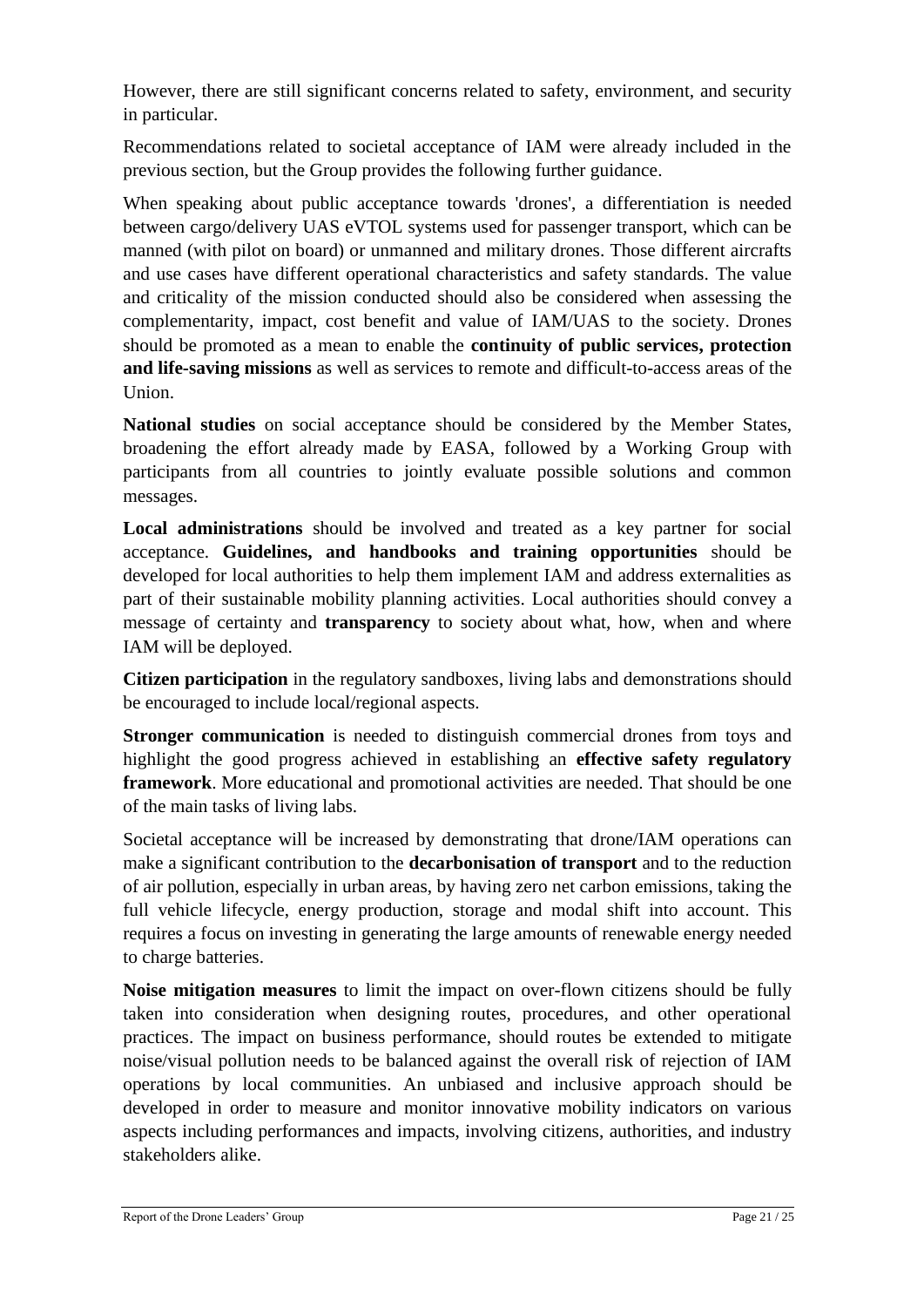**Guidelines** should be developed on aspects related to the implementation of relevant **privacy, liability, and insurance** legislative requirements.

As discussed before, cybersecurity to prevent drone hi-jacking, spoofing etc. is vital, and authorities should be able to verify that the system is strictly following **cyber-protection** requirements.

#### <span id="page-21-0"></span>**6.8. Developing knowledge, training staff, and building competence**

The development of drones and the introduction of drone services will have an impact on the required knowledge, skills, and competences in a range of fields, such as drone operations, IT, data and automation related competences, and competences to deal with technological and regulatory evolution. Therefore, the Group recommends that Member States, industry, and the social partners should prepare a **roadmap for the development of drone service knowledge, skills and competences**, based on an assessment of needs . As indicated above, training should also be made available for the public sector since proper staffing is also an issue for regulators.

UAS operations will require operators to be responsible for multiple tasks covering navigation, flight control, communication, system monitoring, and mission management. To address this, the Group recommends that specific training procedures for UAS operators should be considered. Due to the innovative nature of IAM operations and design, on the basis of the existing aviation training concepts and requirements for traditional commercial pilots, performance-based pilot training could be adjusted and facilitated. This will also create additional jobs as the entry barriers for becoming an eVTOL pilot can be lowered and attract more EU citizens.

Large scale **demonstrators** could provide an effective solution for addressing diverse types of training needs. Furthermore, development of virtual reality **simulators** for operations could provide safe ways to gain experience.

The Group recommends the setting up of **education and training programmes** specific to drone technologies, regulatory frameworks and integration to SUMPs activities in all Member States. Such academic programmes across Europe would foster the competences and technological progress but also increase the public awareness and acceptance of drone utility.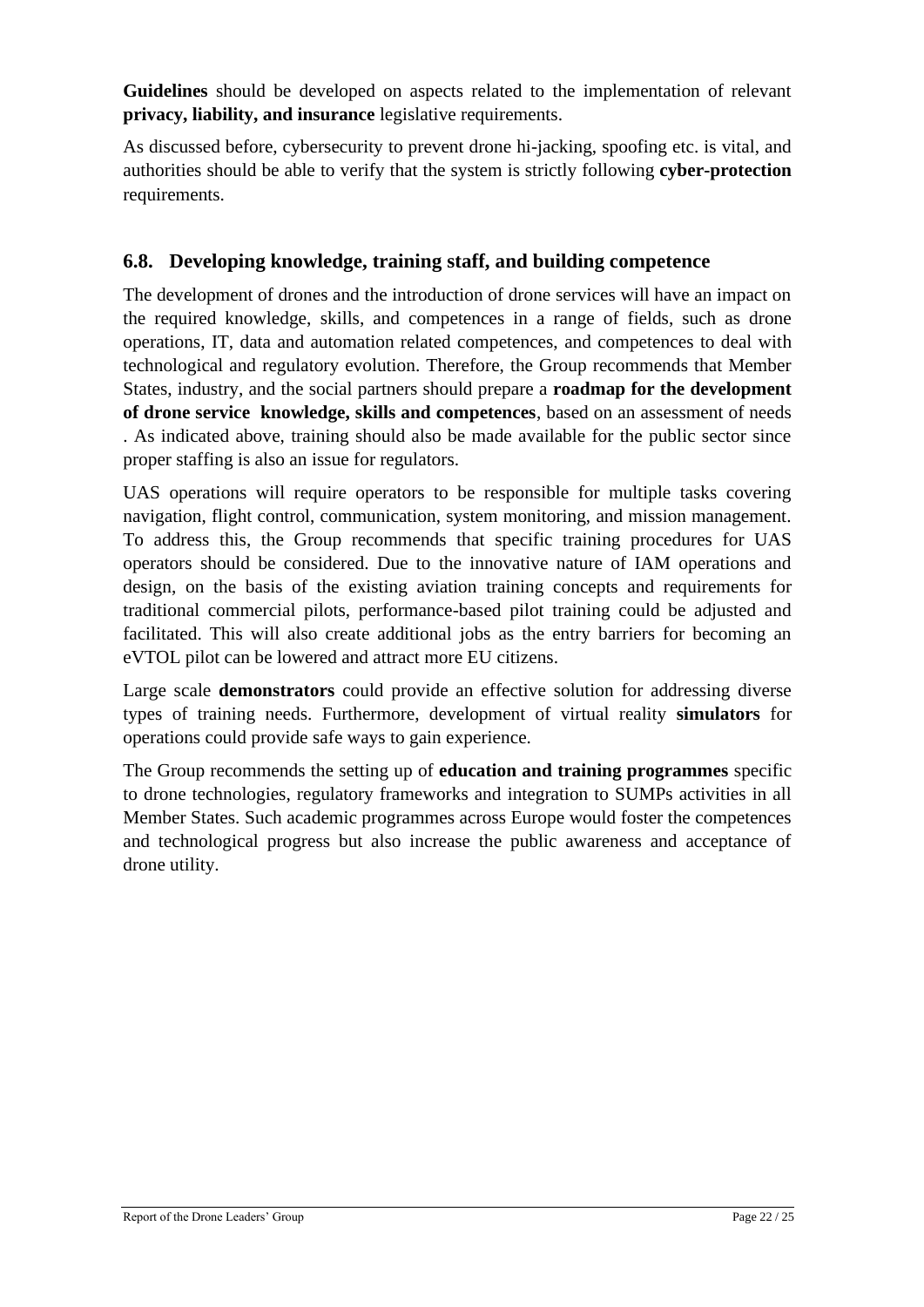#### <span id="page-22-0"></span>**7. CONCLUSION**

The Drone Leaders' Group welcomes the work of the Commission in the preparation of the Drone Strategy 2.0, notably the inclusive nature of its approach and the attempts to reach out to all stakeholders. The extensive Commission consultation process, the organisation of hearings, and the Group discussions all contributed to shape this report. The outcome of these discussions is reflected in this report for which the Drone Leaders' Group took a holistic approach in order to cover all aspects of drone policy.

The Drone Leaders' Group invites the Commission to take note of this report and the recommendations contained therein when finalising the Drone Strategy 2.0. The members of the Group stand ready to provide support to the Commission, if needed, for the implementation of its recommendations.

Brussels, 26 April 2022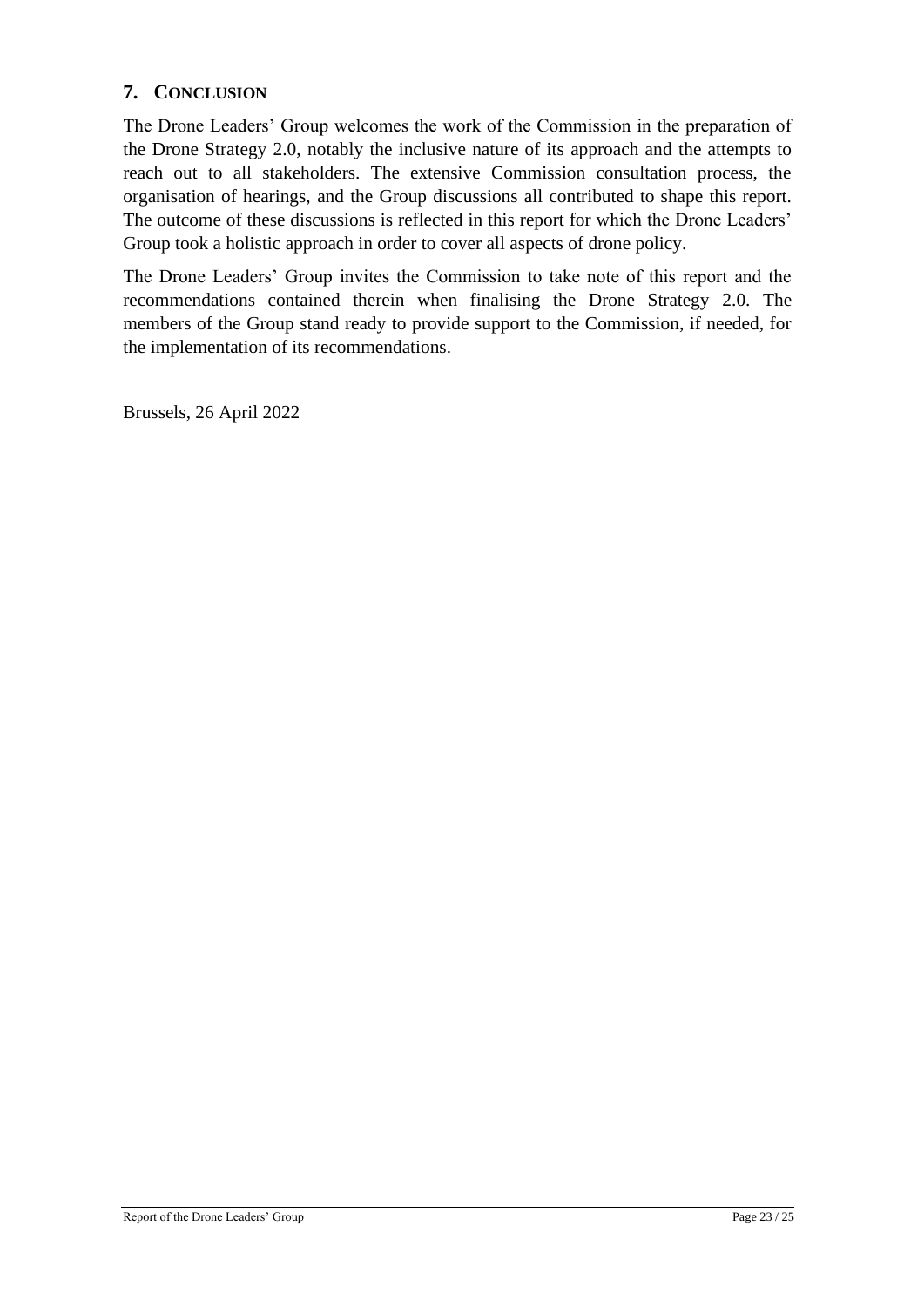### <span id="page-23-0"></span>**Annex A Membership**

| Henrik Hololei          | DG MOVE, Chair                                                                                      |
|-------------------------|-----------------------------------------------------------------------------------------------------|
| Andrea Anesini          | European Air Sports                                                                                 |
| Sebastian Babiarz       | <b>Global UTM Association</b>                                                                       |
| Cristiano Baldoni       | d-Flight                                                                                            |
| Pierre Becquart         | Régie Autonome des Transports Parisiens                                                             |
| Eamonn Brennan          | <b>EUROCONTROL</b>                                                                                  |
| Giancarlo Buono         | <b>International Air Transport Association</b>                                                      |
| Raul Medina Caballero   | ES Dirección General de Aviación Civil                                                              |
| Vincent De Vroey        | AeroSpace and Defence Industries Association                                                        |
| Nathalie Errard         | Airbus                                                                                              |
| <b>Richard Frizon</b>   | <b>SESAR JU</b>                                                                                     |
| Eduardo Garcia          | Civil Air Navigation Services Organisation                                                          |
| Saskia Horsch           | Lilium GmbH                                                                                         |
| Patrick Ky              | <b>European Union Aviation Safety Agency</b>                                                        |
| Elisabeth Landrichter   | AT Federal Ministry for Climate Action, Environment,<br>Energy, Mobility, Innovation and Technology |
| Manuel Le Bail          | Parrot                                                                                              |
| Marian-Jan Marinescu    | Member of the European Parliament                                                                   |
| Kyle Martin             | <b>General Aviation Manufacturers Association</b>                                                   |
| Marco Pellegrino        | Aeroporti di Roma                                                                                   |
| <b>Christof Raab</b>    | Alliance for New Mobility Europe                                                                    |
| <b>Olivier Reichert</b> | <b>SAFRAN</b>                                                                                       |
| <b>Oliver Reinhardt</b> | Volocopter GmbH                                                                                     |
| François-Xavier Rivoisy | Aéroport de Paris                                                                                   |
| Jiří Šedivý             | <b>European Defence Agency</b>                                                                      |
| <b>Laurent Sissmann</b> | <b>LEONARDO</b>                                                                                     |
| Jacek Woźnikowski       | UAM Initiative Cities Community (UIC <sup>2</sup> )                                                 |